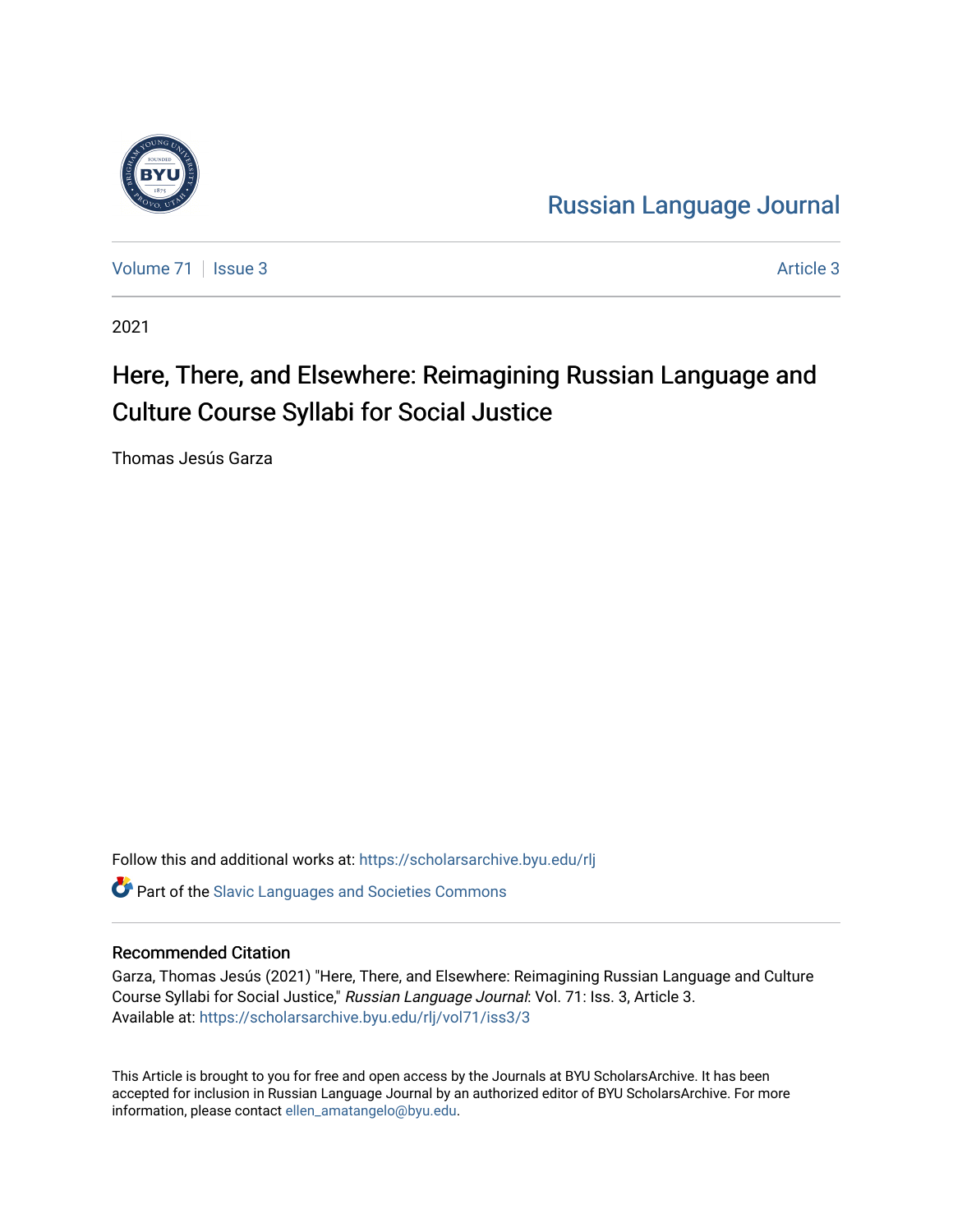## **Here, There, and Elsewhere: Reimagining Russian Language and Culture Course Syllabi for Social Justice**

## **Thomas Jes**ú**s Garza**

#### **1. Introduction: Uncomfortable truths**

The past two decades have witnessed enrollments in American colleges and universities for U.S. residents aged 18 to 24 increase from 35 percent in 2000 to 41 percent in 2018. Within this demographic, those identifying in census data as Hispanic/Latinx increased during the same period from 22 to 36 percent, as Black 31 to 37 percent, as Asian 56 to 59 percent, as Indigenous/Native American 16 to 24 percent, and as bior multiracial 38 to 44 percent (Hussar et al. 2020, 125). As the student population of higher education in the United States begins to reflect the national demographic portrait in racial and ethnic terms, the need for more learner-centered, inclusive, and equitable learning opportunities is more significant than ever.

The pernicious ubiquity of systemic institutional racism, including within higher education, is at the core of the current national reckoning on race, equity, and justice. As Ash, et al. (2020) tersely put it, "Racism is ordinary, deeply ingrained, and a permanent part of Western society" (5). The "ordinary" quality of racism in the United States is perhaps the country's most troubling characteristic within the social fabric. The persistent sociohistorical discrimination against Black and Latinx populations in U.S. education has resulted in the unjust exclusion of members of these groups from educational opportunities (Ledesma and Fránquiz, 2015). In spite of the increasing enrollments of BIPOC students in U.S. universities and colleges, the lack of engagement with the realities of racism, the white racial hegemony within leadership positions—including faculty—and especially the lack of relevant, inclusive, and diversityfocused courses, continue to perpetuate inequity and exclusion in the academy. To address these persistent inequities, Ash, et al. (2020) contend, "Institutions must find new ways to achieve their stated goals and strategies" (18).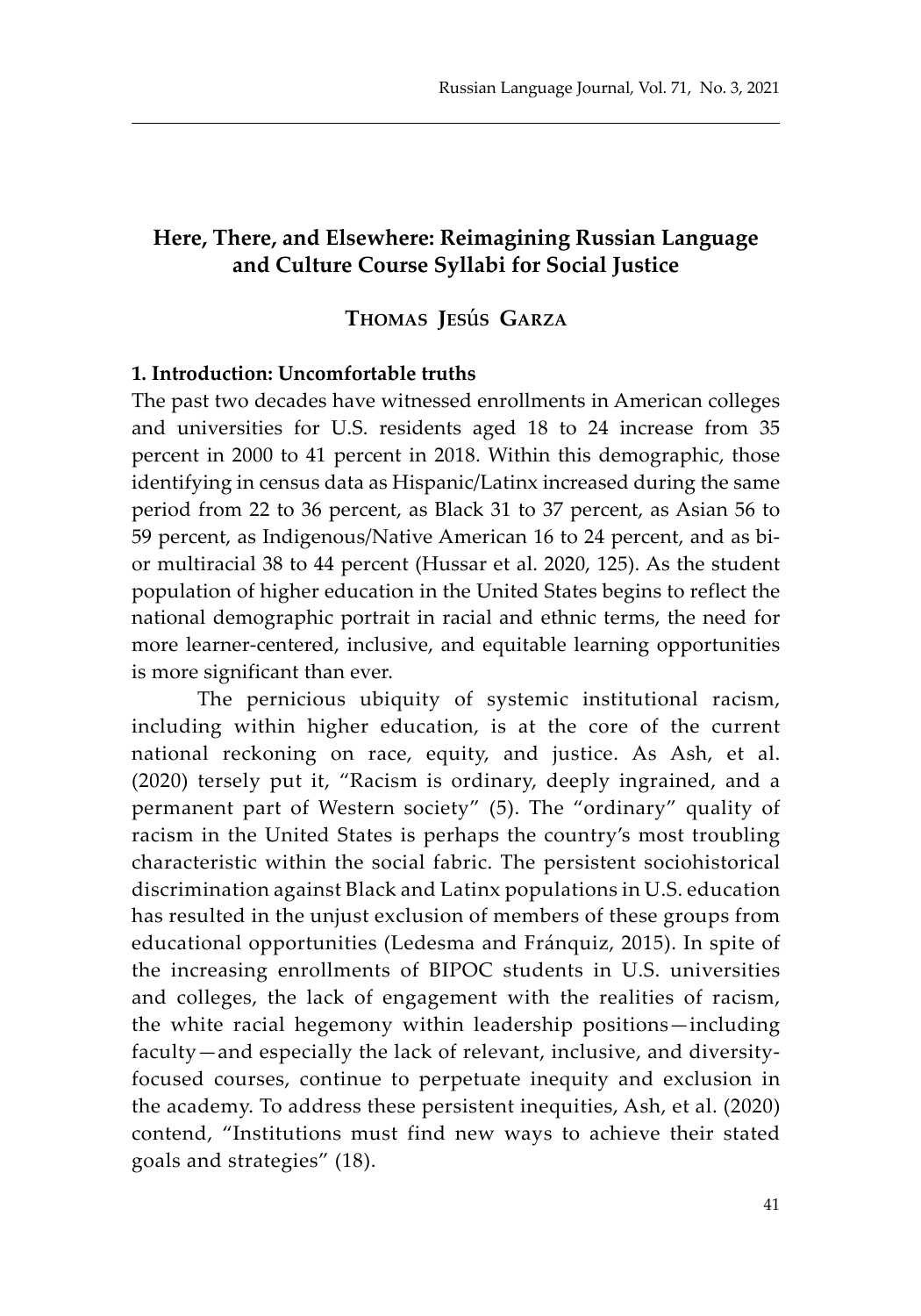The social injustices confronting race and ethnicity are no less evident or consequential in terms of gender, sexual identity, (dis)abilities, socioeconomic class, and other intersectional identities. Intersectionality disrupts established notions "of arbitrary binaries placed on race and gender by exploring the complexity of race and gender identities and how such complexities shape people" (Crenshaw 1989, 140). Crucially, language education plays a particularly important role in rupturing monolithic linguistic and cultural dominance by using languages and cultures to empower learners to challenge and disrupt the notions of "status, hegemony, homogeneity, lingua franca, and language war" (Tochon 2019, 264). Multilingual ability facilitates access to original texts and materials and enables direct interaction with local speakers of the language studied, permitting non-translated, unmediated critical engagement in the language with facts, ideas, and problems. By employing syllabi, methods, and materials informed by critical pedagogy, language and culture courses can become inclusive environments for cross-cultural communication, critical engagement of ideas, and expression of diverse and varied perspectives, characteristics that also support proficiency-oriented and standards-based language instruction. Instructors of Russian language and culture can contribute to the process of empowering learners who have been excluded from or denied full access to educational opportunities by making their classrooms, materials, and methods inclusive, equitable, and welcoming to all learners.

# **2. Decolonizing the syllabus, or finding elsewhere**

Since 2019 the phrase decolonize the syllabus has been embraced as a first step in addressing diversity and inclusivity in our courses. Of course, decolonization goes beyond changing content or adding diverse voices to a course (Appleton 2019). An online resource for revising course syllabi in the program in Women's and Gender Studies at the University of Portland provides a necessary caveat: "Decolonizing syllabi must not take the form of tokenism or fetishization. . . . It is not enough to merely assign indigenous and/or minority writings, for example; rather a syllabus that includes these voices and shows how your discipline benefits from and perpetuates colonialism is a much more apt route" (University of Portland n.d.). Well-intentioned approaches to curricular decolonization, such as adding a minority figure(s) to the syllabus, while representing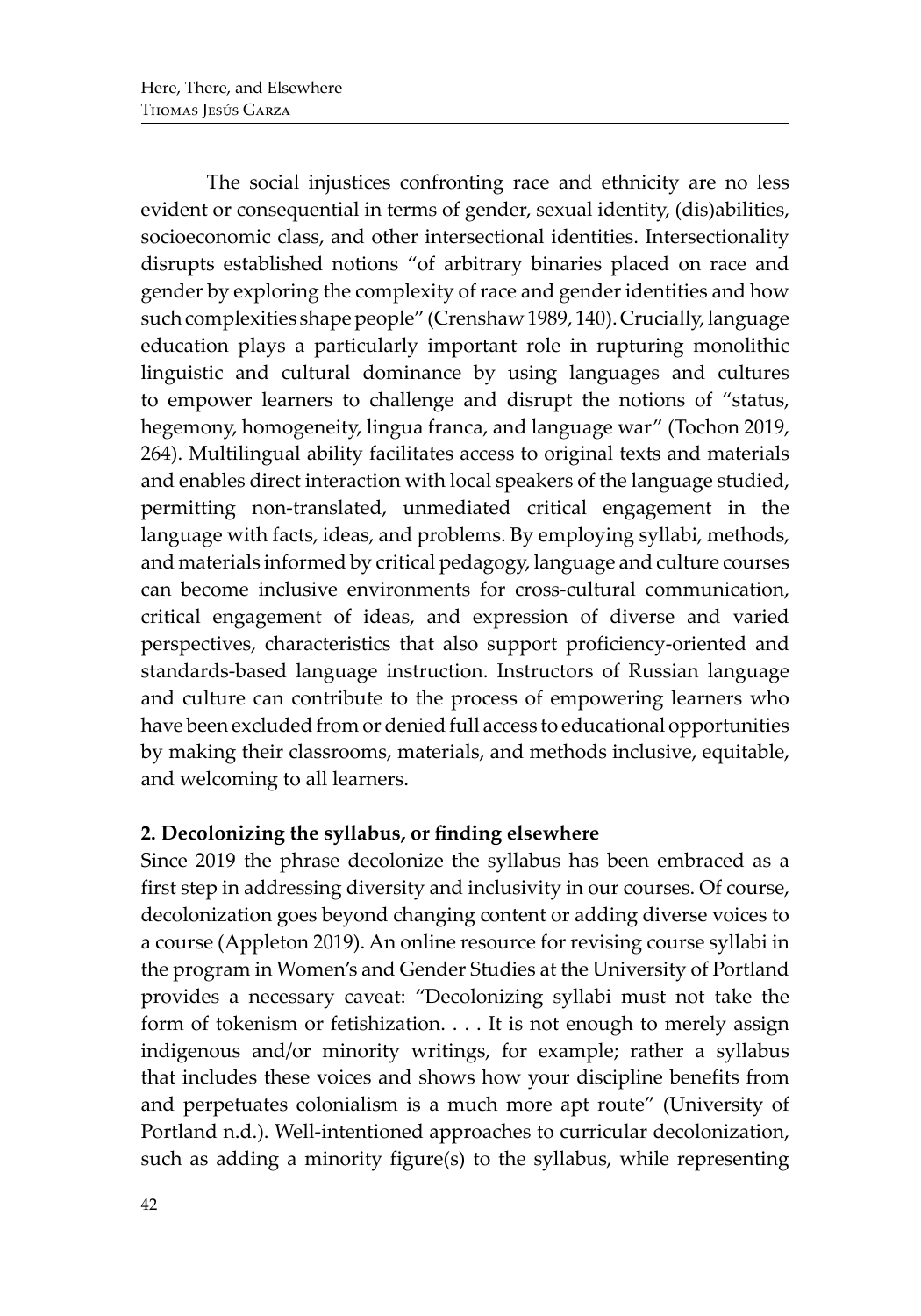a positive first step, are insufficient on their own to engage the primary tenet of critical pedagogy: criticality. As Macedo (2019) contends, "Hard sciences would not survive and evolve without a robust dose of builtin self-criticism, skepticism, and contestation. Thus criticality should inform all fields of study" (5). Macedo goes on to focus specifically on language instruction, because of its colonial history, as long overdue for critical revision. Decolonizing the world language<sup>1</sup> syllabus must be transformative both in content and manner of instruction. That is, the syllabus should change the breadth of the material we present, as well as simultaneously create new means and opportunities for all learners to interrogate and engage critically with this content.

Courses in world languages and cultures, including Russian, can engage in the process of decolonization, despite several common assumptions against its implementation. The first of these assumptions suggests that courses in world languages in general and Russian (among others) in particular are "excluded" from postcolonial, postimperial histories. Any of us who has taught "Tolstoyevsky," that is, literature and culture courses that focus entirely on the works of the so-called Golden Age writers, has—albeit unintentionally—conveyed a view on Russian culture through a monolithic, privileged, predominantly heteronormative, historically white male lens. Indeed, even current Russian language textbooks and teaching materials that center on the "Russian masterworks" as the principal texts of instruction are complicit in perpetuating this one-sided, exclusive, and hegemonic presentation of the Russian language, people, and culture.

A related assumption suggests that only European states acquired colonial empires. Macedo (2019) dismisses this claim as "arrogant elitism" (5) that simultaneously acquiesces to the existence of imperial power and exculpates itself by proximal distance. The empires of

<sup>1</sup> The term WORLD LANGUAGES is used here for three reasons: (1) FOREIGN LANGUAGES suggests the positionality of one language as the source or dominant tongue, while WORLD LANGUAGES is more equitable, and MODERN LANGUAGES excludes ancient and classical languages; (2) the National Standards Collaborative Board's (2015) World Readiness Standards for Learning Languages uses the term WORLD LANGUAGES as do many state language standards commissions; (3) unlike the term WORLD LITERATURE (in the singular), which sparked a polemic between Damrosch and Spivak (2011), WORLD LANGUAGES entails no expectation of working with original materials in translation; on the contrary, it reinforces the autonomy of each language system. Any "world" or "global" perspective inherently entails an imperial and colonial legacy.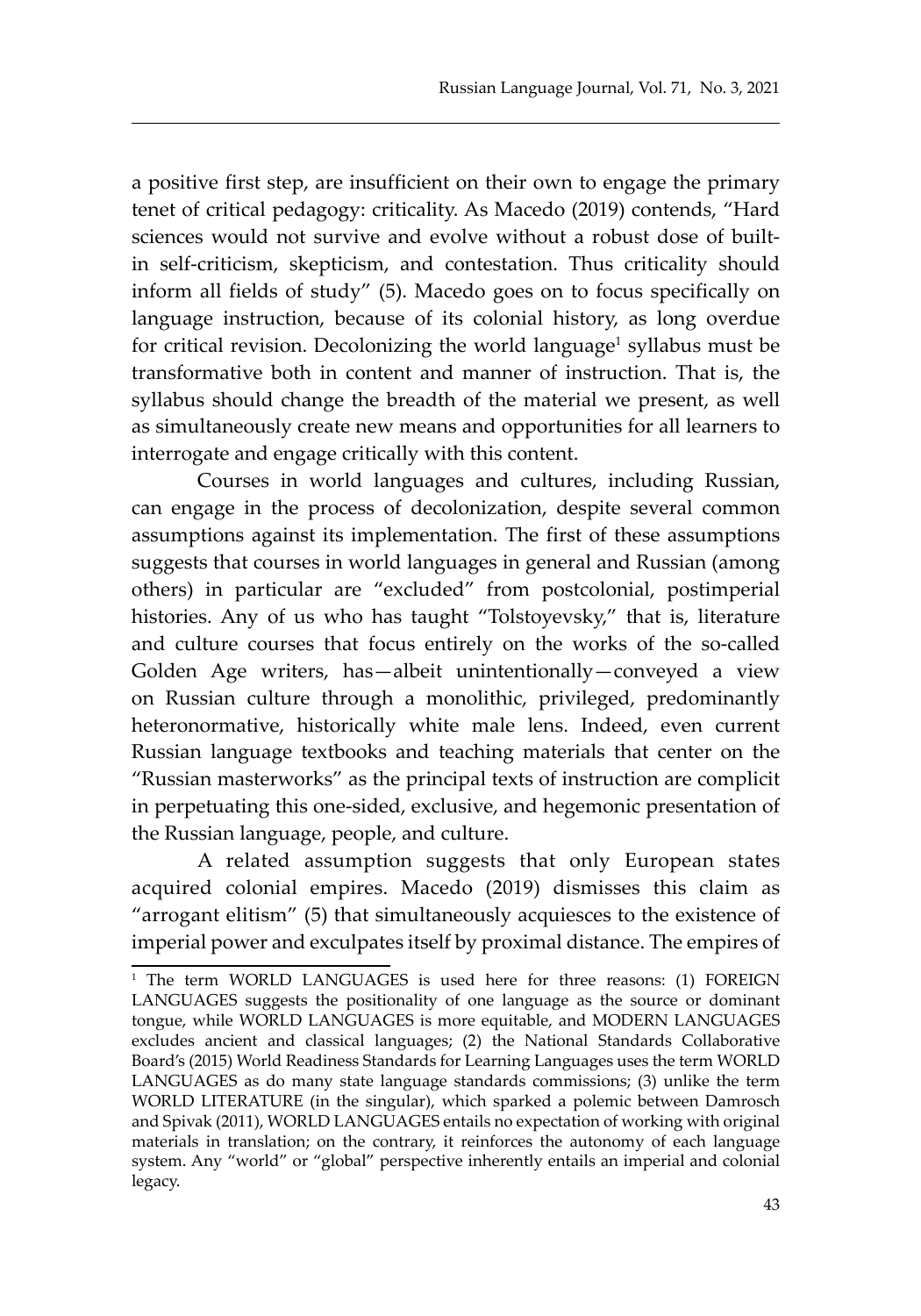China, the Soviet Union / Russia, and the United States were certainly no less pernicious or dehumanizing than those of the United Kingdom, France, and Spain, among others. Syllabi of Russian language and cultural studies, therefore, are appropriate for decolonization and can be reimagined to reflect more fully the breadth of diversity and intersectional identities in Russia. Deconstructing the colonial history of Russian language, culture, and literature courses allows multiple and diverse voices to be both the subject and the object of instruction in order to promote equity and social justice.

The assumption that only capitalist states can be colonial empires is similarly rebutted in the critical literature. As Grande (2004) asserts: "Both Marxists and capitalists view land and natural resources as commodities to be exploited, in the first instance, by capitalists for personal gain, and in the second by Marxists for the good of all" (27). Da Silva (2007) goes on to posit: "[Both] capitalism and the state are technologies of colonialism, developed over time to further colonial projects. Racism is an invention of colonialism" (153–4). Indeed, contemporary Russia's colonial Soviet experience is inextricably intertwined with numerous social and political issues the Putin regime faces in the 2020s, including migration, housing shortages, (un)employment, and ethnic tensions all primarily associated with other former Soviet states. These same issues may reflect the experiences of U.S. learners of Russian and serve to inform new activities in a revised syllabus.

A final proposition against decolonizing U.S. courses on Russia suggests that in order to justify the process, there would need first to exist a legacy of colonial domination between the two nations. Both of these nations fall into the category of "settler colonial nation-states," described best in Tuck and Yang (2012) as nations that simultaneously exploit indigenous peoples in the process of settlement (7). Like the United States during its westward expansion, Russia experienced its own iteration of national "manifest destiny" in the acquisition of Siberian lands and the Far East, among other territories (Bassin 2004). Thus, both countries have colonial histories and experiences that have created racial, ethnic, social, and economic disparities in the postcolonial era. More importantly, both countries continue to perpetuate practices and institutions that widen the equity gap between white and underrepresented populations in their respective homeland. Recognizing and addressing these colonial legacies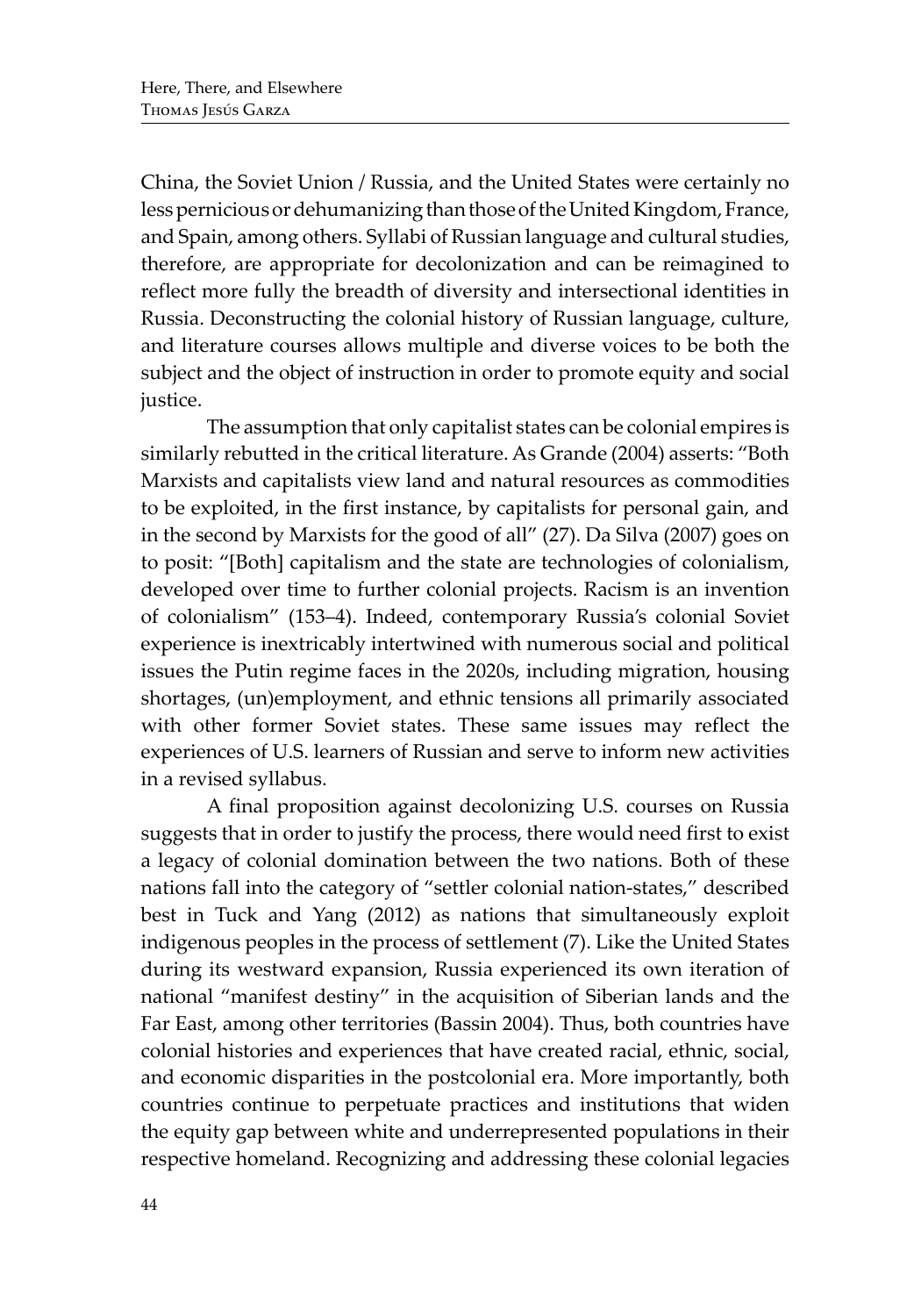in U.S. courses on Russia can prompt the creation of more fulsome historical and cultural narratives that better address a diverse student population.

The decolonization of syllabi whose course content reinforces and perpetuates narratives of white imperial dominance and the acceptance of these structures is an important mechanism in current efforts in US higher education to promote social justice. The carefully reimagined and critically informed Russian language and culture syllabus creates the framework for a course that offers all learners a wider range and variety of perspectives, including those of individuals and groups who have been historically marginalized. Such a syllabus also outlines the kinds of engagement and activities that stimulate critical inquiry and interpersonal communication. Tuck and Yang (2012) describe this process: "Decolonization offers a different perspective to human and civil rightsbased approaches to justice, an unsettling one, rather than a complementary one. Decolonization is not an 'and.' IT IS AN ELSEWHERE (36; emphasis mine). Rather than presenting only the hegemonic narrative of power and domination or offering an "alternative" narrative that acknowledges minority and/or disenfranchised perspectives as an "and" to the majority position, decolonization insists on the creation of an elsewhere, a third place in which critical discourse and reconciliation of past and present grievances can occur. The decolonized syllabus, properly conceived and executed in class, can provide both the learners and the instructor with a road map to that elsewhere.

#### **3. It's on the syllabus**

The course syllabus has long been regarded as an outline of expectations, objectives, and requirements that students use to manage and prepare for each class meeting. As such, it has also served as a contract between learners and instructors, setting requirements and offering means of engagement to help learners succeed in the course (Harnish and Bridges 2011). In the process of decolonizing the syllabus, however, instructors must also consider how the syllabus can function in the aid of educating the white community about issues of race and justice, while offering opportunities for them to begin to share power in the classroom and, by extension, in society. This process of deconstructing colonial privilege involves engaging what Freire (1998) calls *Conscientização,* or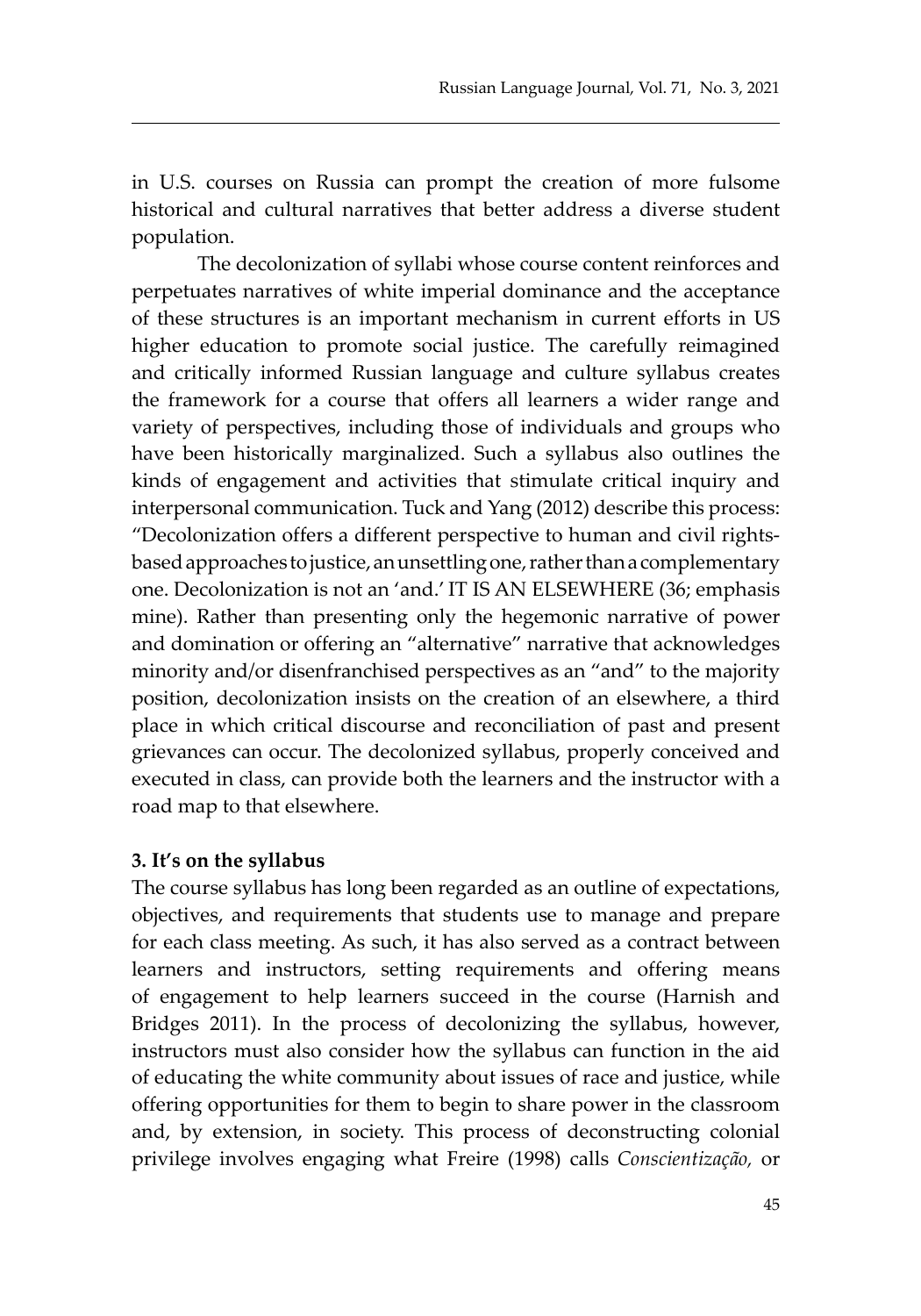*conscientization*, which Biermann (2011) describes as the interrogation of "the role of both structures and discourses in creating and maintaining systems of colonial domination within which we operate and by which we are located" (394). The goal here is to develop syllabi that encourage learners to engage with course content through difficult dialogues and conversations that require them to negotiate diverse perspectives and experiences (Dowd and Bensimon 2015).

The rationale for developing robust curricular activities and procedures in the syllabus for critical engagement with issues of intersectionality and identity is to supplement the more general statements on diversity in class. Though well intentioned, such attempts to address systemic racism will, according to Ash, et al. (2020), "never challenge the permanence of racism. Instead, such public responses lull the dominant White culture into thinking they are addressing the problem, thus, allowing the deeply rooted systemic racism to invisibly persist" (5). Of course decolonizing course syllabi will not, on its own, undo centuries of institutional racism; however, through thoughtful application of critical pedagogy in syllabus and curricular reform, individual instructors can become the vanguard of a larger movement toward increased diversity, equity, and intersectional inclusivity in higher education.

For BIPOC and other underrepresented intersectional identities, the content and style of syllabi are exceptionally important, given the lack of representation of minority voices and perspectives in academia. Ledesma and Fránquiz (2015), in their overview of critical race theory and K–20 education remark that such interventions can "expose how majoritarian structures have historically shaped and framed educational access and opportunity for historically underrepresented populations" (214). For BIPOC and intersectional learners, reading a syllabus that reflects texts, identities, and perspectives that align with their own is affirming and welcoming; to be not only permitted, but encouraged, to participate in critical inquiry of representative, inclusive texts and materials is empowering and transformative.

The reimagining of Russian course syllabi begins with this question: Does this syllabus encourage, if not require, critical engagement with the material? A revised iteration of the critical inquiry cycle (CIC; see figure 1), a graphic representation of a form of qualitative research that places a premium on an interdisciplinary approach to the ever-evolving process of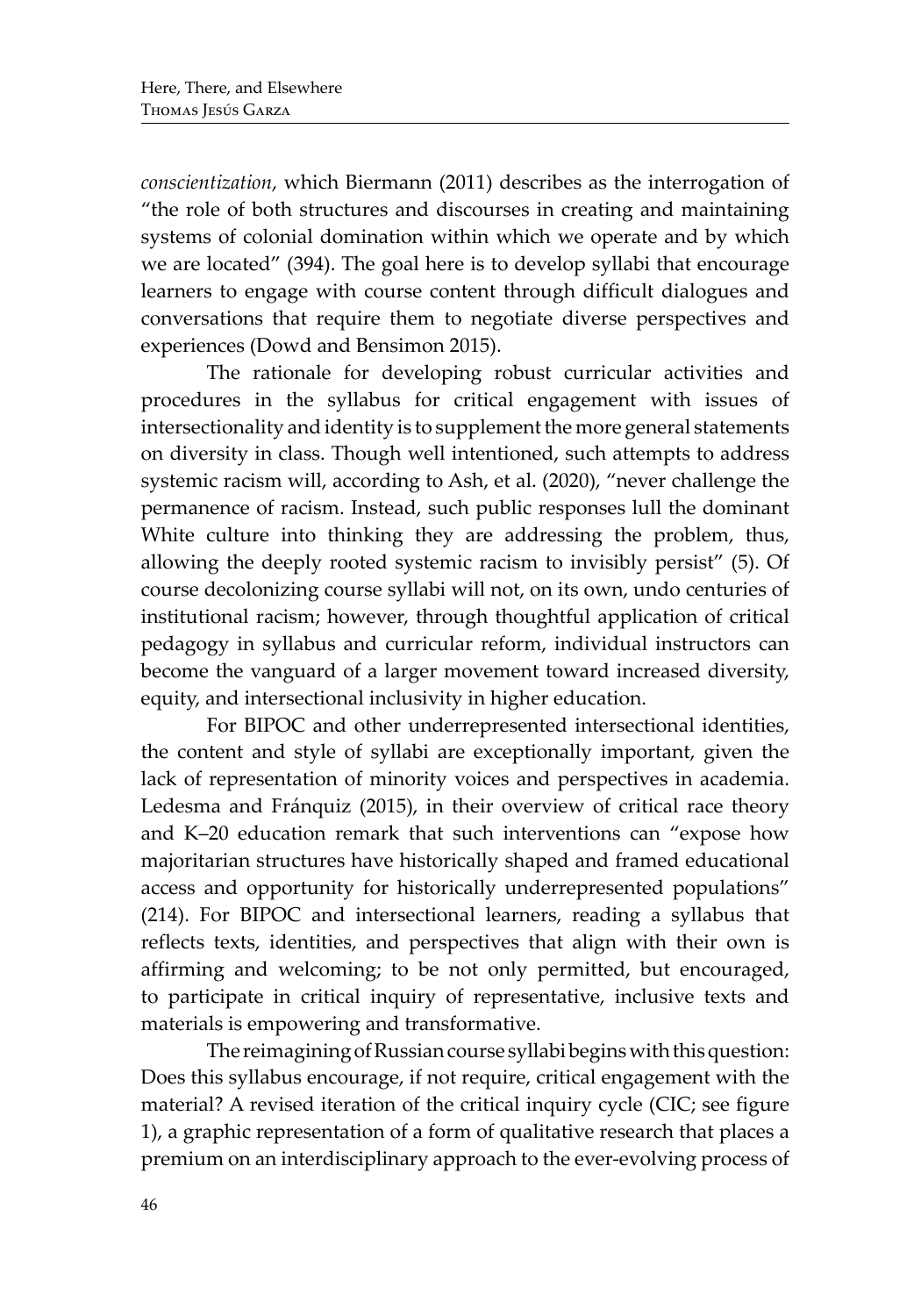inquiry, offers a framework for addressing this question. This decades-old process for critical inquiry serves well the social justice goal of requiring all learners to question, dispute, and refute material presented in our literary and cultural studies courses. Engaging all learners in this process fosters the "difficult conversations" that are the hallmark of criticality. Moreover, the same framework can be employed to devise activities and materials that require learners of Russian to attend both to critical engagement with the material and to the attainment of increased proficiency in the language. As Osborn remarks: "As language skills continue to develop, the CIC [critical inquiry cycle] becomes a symbiotic vehicle through which language becomes the landscape and the medium of inquiry: Language proficiency is strengthened through the CIC and activities supporting it as inquiry is strengthened through language proficiency because the insights of speakers of the target language can be accessed through the medium of the language" (117-18).



*Figure 1. Critical inquiry cycle*

Thus, the CIC can be an effective device not only for organizing the thematic flow of the course syllabus but also for devising activities in and out of class for examining, discussing, and disrupting assumptions and conclusions about the material on the syllabus, thus attaining critical reflection while also attending to intersectional diversity in the class.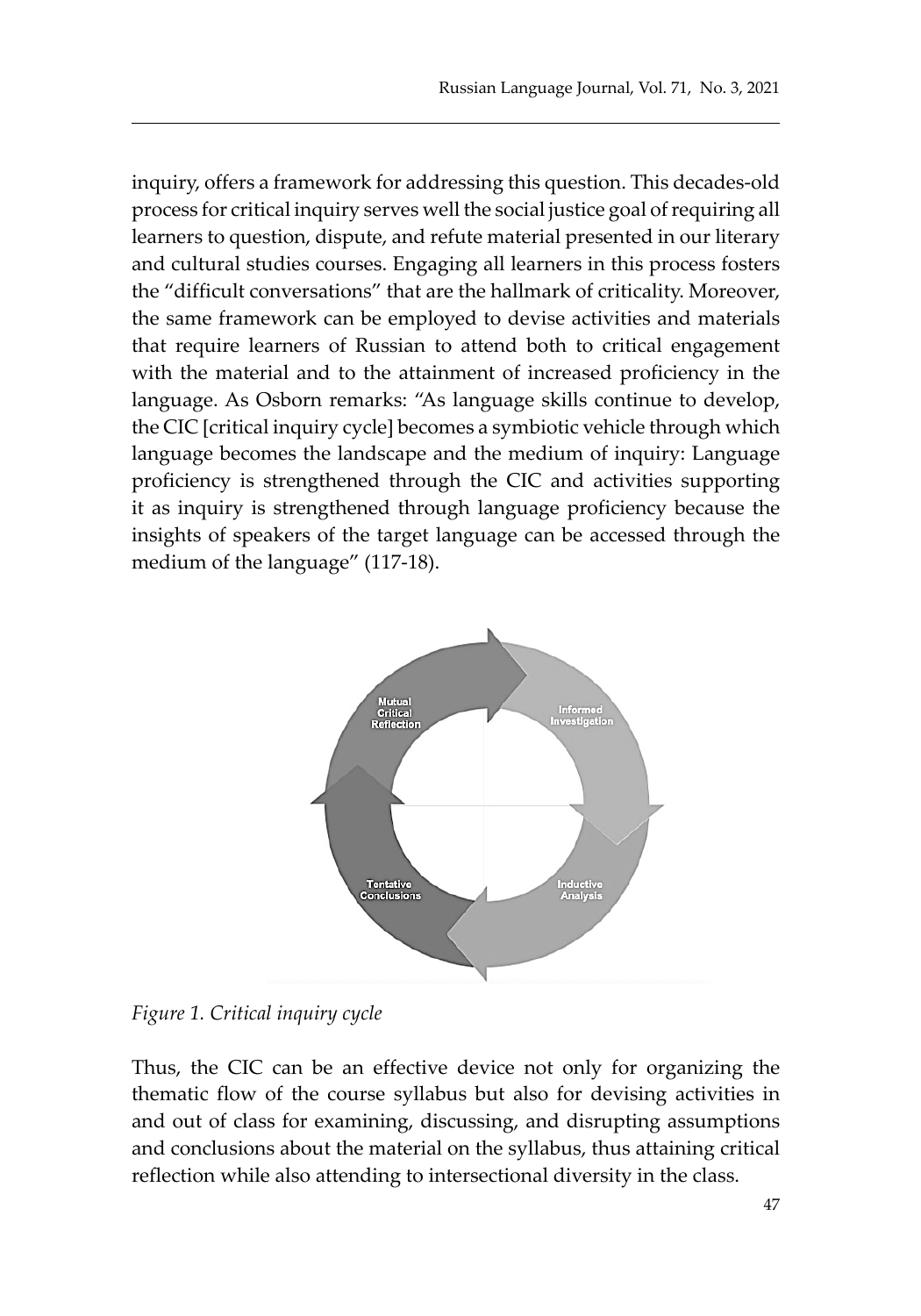Reimagining language and culture syllabi for social justice is not without its particular challenges. To create syllabi that require learners to engage critically and negotiate meaning with each other to achieve what Freire (1998) called cultural synthesis—the opposite of cultural invasion—requires instructors to craft ecologies of critical discourse that avoid two equally insidious learner reflexes: (1) either to continue to view the culture being studied as "foreign" or "other," or (2) to "go native," what Ahmed (2000) describes as "to become without becoming" (32), and attempt to take on an vestigial understanding of the culture and assume comprehension. In the first instance, the difficulty lies in ensuring that the syllabus provides the range of appropriate "texts"<sup>2</sup> that engenders divergent positional perspectives without creating an "us/them" or "familiar/other" binary divide. In the second case, the materials and activities in the syllabus should provide enough depth of inquiry to offset the "novice expert" phenomenon and allow instead for the development of learner empathy and synthesis.

For both of these cases, I return to the fundamental premise of the syllabus as a contract between learners and instructor. Here, the instructor emerges in the constructed ecology of the language and culture course in the role of contributing mediator, that is, an active participant in the discourse who asks learners to consider the source of information in question, engage with its linguistic and contextual significance, consider alternative diverse perspectives on it (perhaps in conversation with other learners in class who are different from the instructor), and only then assign meaning to it. Learners thus begin to understand that even the most compelling text, taken in context of the interlocutor's perspective, may represent not a fact, but rather a consensus or opinion (Osborn 2006, 119). This kind of engagement is at the heart of critical pedagogy and the decolonized syllabus: the creation of an environment that provides equitable opportunities and means for learners to interrogate given materials and/or assumptions through the process of critical inquiry and the contextualization of diverse

<sup>2</sup> The term TEXT is used in a language/cultural studies context to indicate any materials that convey meaning: print texts (including literary works, critical essays, journalistic items, etc.), still visual images (including works of art, photographs, illustrations, poster art, etc.), audio recordings (including music, podcasts, audiobooks, etc.), video recordings (including films, documentaries, television broadcasts, YouTube videos, etc.), artifacts (physical objects including ephemera and realia), and so on.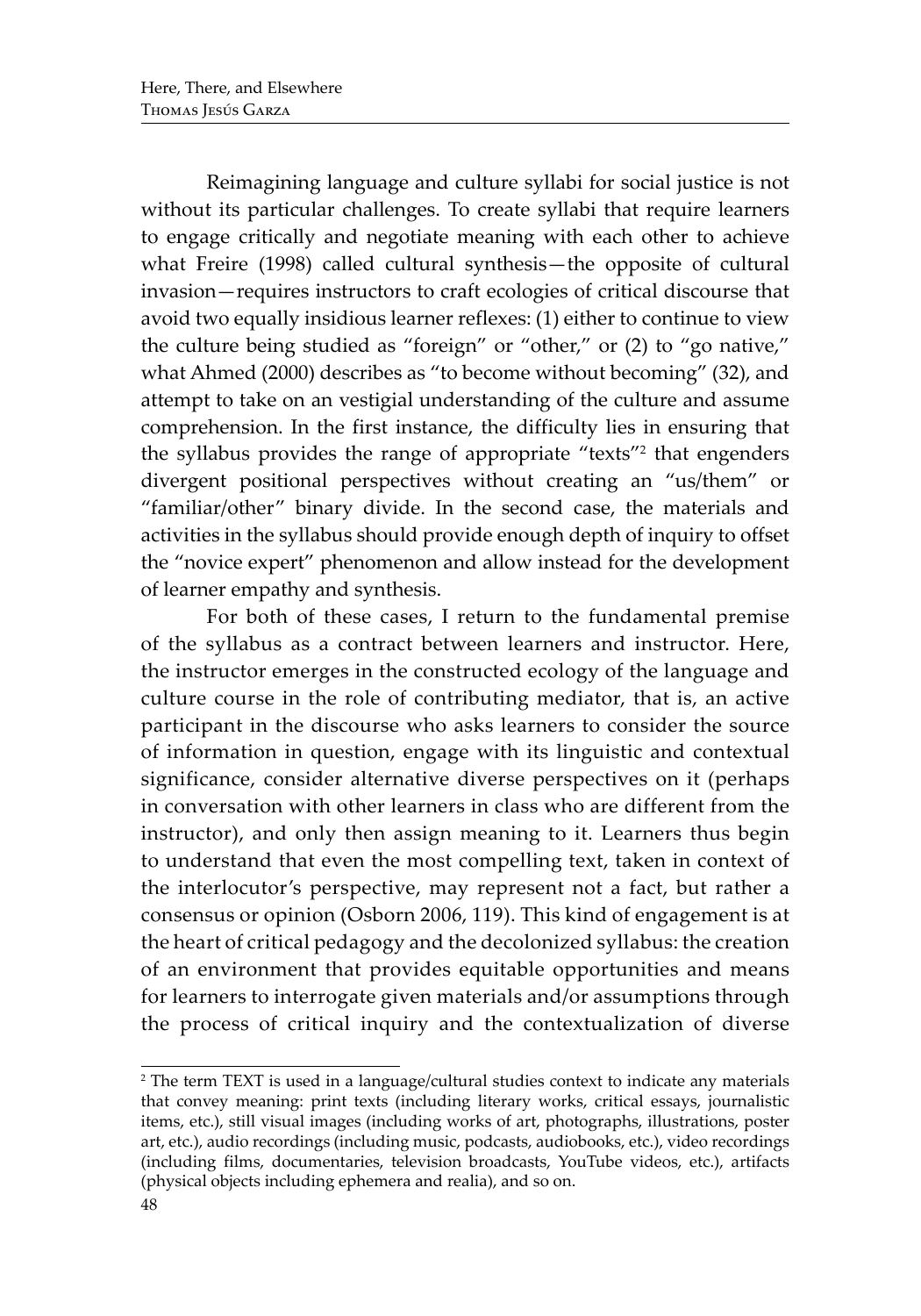perspectives. In this way, Russian language and Russian cultural studies classrooms become beneficial ecologies for "challenging hegemonic ideologies, of liberating students from oppressive cognitive, intellectual, and sociological constructs that have thus far been created or reinforced in our context" (Reagan and Osborn 2021, 90). It is within such learning environments that issues of diversity and inclusivity can be addressed within the framework of critical inquiry as part of the newly deconstructed Russian language and culture syllabus, an inclusive plan for learner engagement that brings an array of diverse texts, activities, and perspectives to the classroom.

Another project very much in the service of creating syllabi and curricula for social justice in world language and culture education is that of the *World-Readiness Standards for Language Learning* (National Standards Collaborative Board 2015). For more than a quarter century, this collaborative has maintained and articulated goals that fully integrate proficiency-oriented pedagogy and instructional content into an array of contexts to move language and culture instruction beyond the traditional classroom in order to "open doors to information and experiences which enrich the entire school and life experience" (National Standards 1996, 49). The Standards' "Five Cs" underscore the focus of their stated goals; in particular, Connections, Comparisons and Communities foster interdisciplinarity, cross-cultural competencies, and translingual community interaction, respectively, while Communication and Cultures inform interpersonal, interpretive, and presentational communication with appropriate references of cultural products and practices.

The recently published Russian-specific standards (Garza, Merrill, and Shuffelton 2020) reinforce the imperative to have learners in language and culture courses "interact and negotiate meaning in spoken or written conversations in Russian to share information, reactions, feelings, and opinions" (18). This standard for interpersonal communication reinforces the use of meaningful intercourse as a communicative device that requires participants to negotiate meaning while sharing opinions and information—precisely the context in which critical discourse takes place in a world language classroom. Used in tandem with materials and activities of a decolonized syllabus, the interpersonal communication standard supports the exchange of diverse positions and perspectives among learners in the class.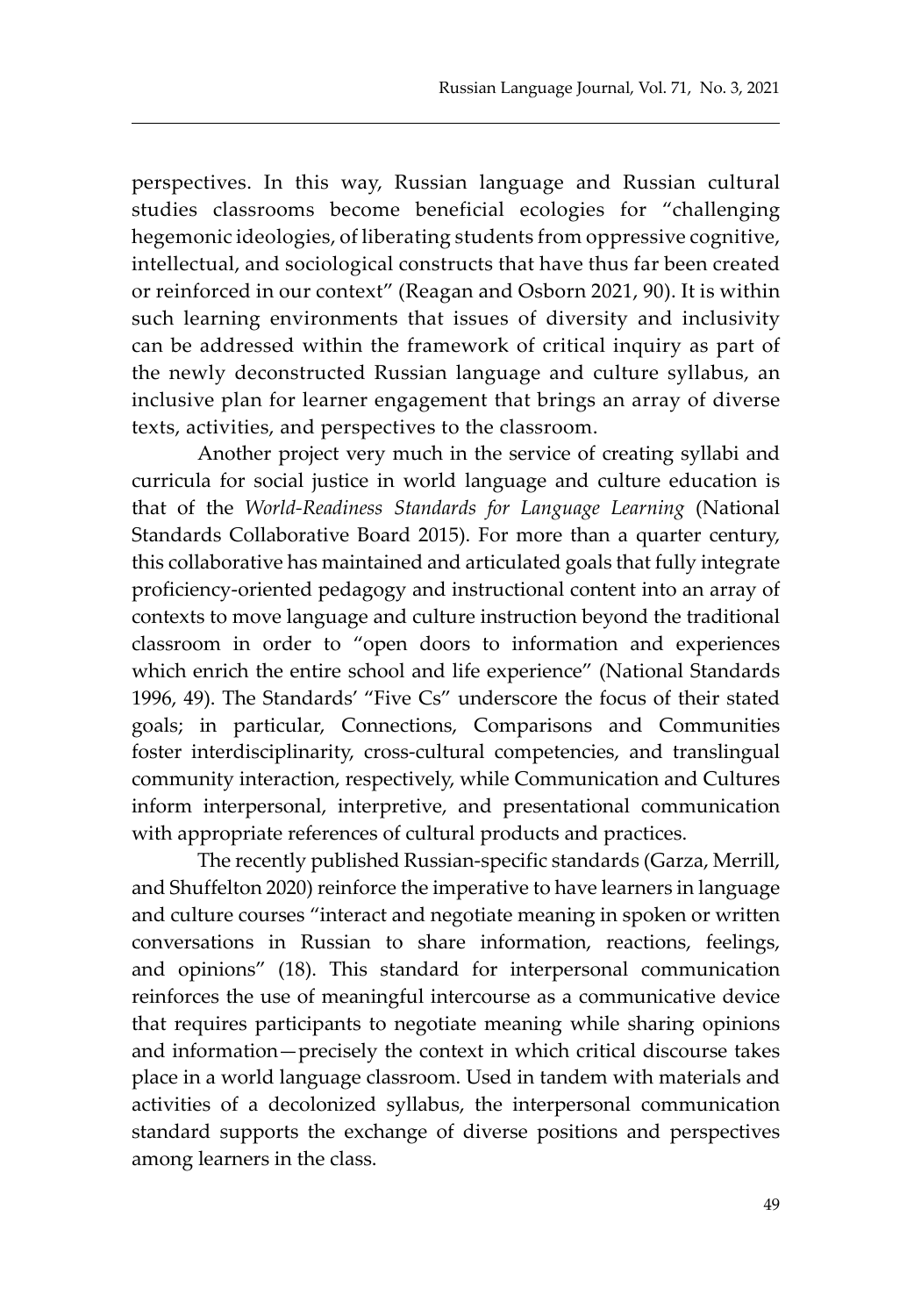A final useful framework for reviewing and revising syllabi to reflect the goals and objectives of critical pedagogy can be seen in figure 2: equity-minded syllabus review (Dowd and Bensimon 2015, 68). Beyond the usual features of syllabi (including course content), assessment, grading, and expectations, the model shows how focusing on the critical pedagogical



*Figure 2. Equity-minded syllabus review3*

practices of the syllabus, the academic and educational community at a given institution, and the interrelationship between learners and instructor can inform instruction and ultimately lead to the (aspirational) outcome of equity and social justice in the classroom. This model has particular utility for already established language and culture course syllabi that are undergoing review and revision for addressing equity and diversity. Of particular relevance is the "community" engagement in the revision process, encouraging departments and programs to collaborate on the endeavor, a process that models the interactive process of the inclusive classroom.

# **4. Language matters**

As philologists and educators, we understand the importance and impact that the words and language we use with our learners have in connection

<sup>3</sup> Diagram reproduced from Dowd and Bensimon (2015), Engaging the "Race Question": Accountability and Equity in US. Higher Education, p. 68, reprinted with permission of the publisher (Teacher's College Press, https://www.tcpress.com).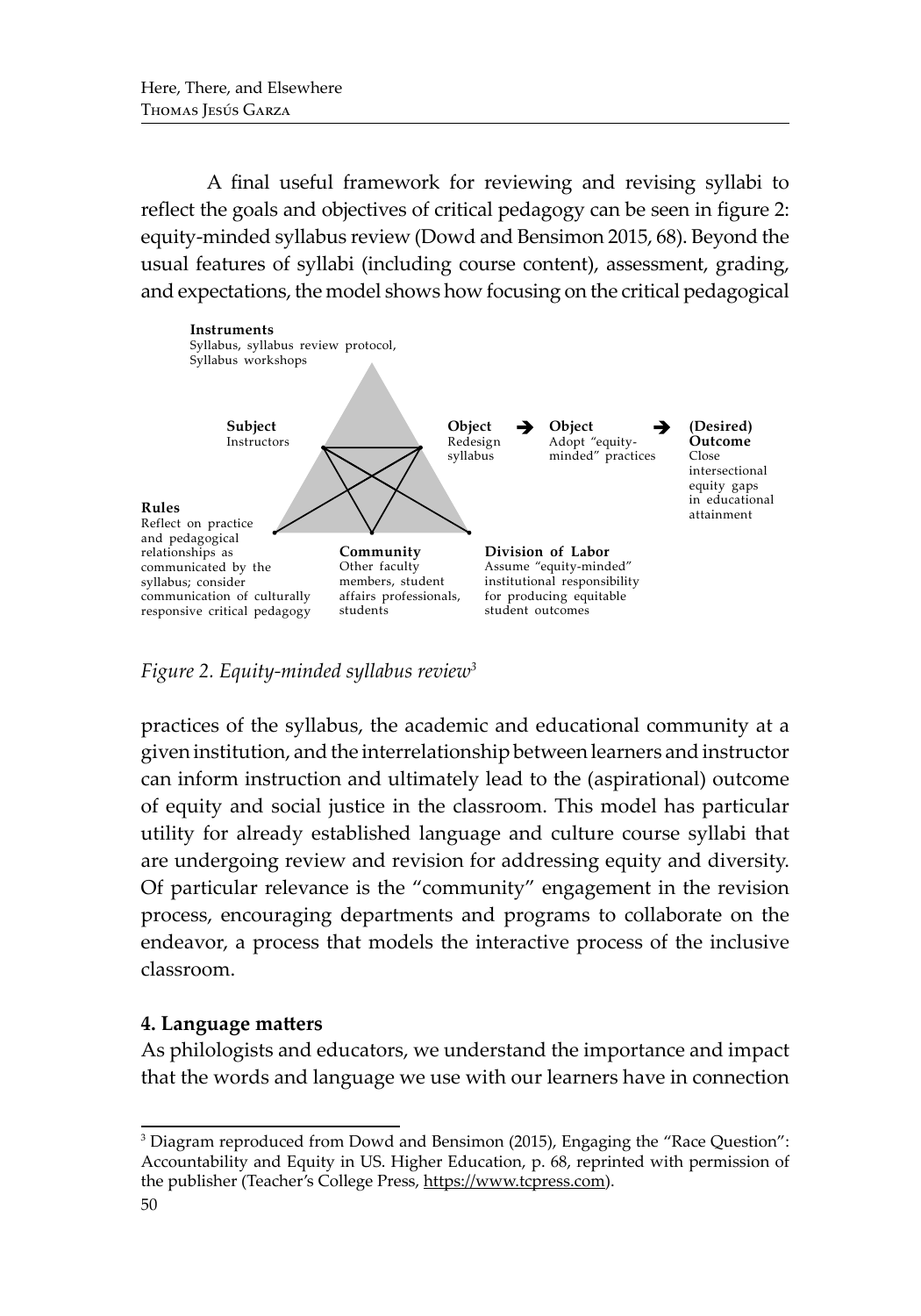with our courses, learning objectives, and desired outcomes. Our course syllabi offer the very first lines of communication between instructors and learners. As such, they function as road maps that can encourage and promote—or exclude and impede—academic progress and success (Roberts 2016, 50). Thus, the language and tone of our course syllabi can shape learners' first impressions of instructors and help learners understand the instructor's attitudes and approaches toward teaching and learning. The syllabi can also establish the interactional tone and communicative affect of the learning environment.

Harnish and Bridges (2011) found that "presenting students with an effective syllabus written in a friendly, approachable tone can influence perceptions of the instructor and the course" (328). Indeed, the tone and language of course syllabi can create first impressions "that may facilitate faculty engagement with students. Such impressions may, in turn, set the stage for a more rewarding educational experience for those on both sides of the lectern" (328). Revisiting and revising existing syllabi may include altering, together with the course content and procedures, the language used in the document to establish an inclusive and positive environment in the course. Figure 3 illustrates how language use can be altered to create an ecology of equity, access, and intersectional inclusion for all participants in the course.

|              | Exclusive/<br>Unwelcoming                                                                                           | Inclusive/<br>Welcoming                                                                                                                                                                                                                                                                                                                                                                          |
|--------------|---------------------------------------------------------------------------------------------------------------------|--------------------------------------------------------------------------------------------------------------------------------------------------------------------------------------------------------------------------------------------------------------------------------------------------------------------------------------------------------------------------------------------------|
| Office Hours | Office Hours:<br>458 Burdine Hall<br>M: 9-10:30am; Th:<br>$3 - 4:30$ pm<br>Or by appt.<br>tigarza@austin.utexas.edu | Office Hours:<br>458 Burdine Hall<br>Face-to-Face: M: 9-10:30am<br>Virtual: Th: 3-4:30pm on Zoom<br>[Meeting ID: 555 273 7970]<br>I welcome you to contact me outside of<br>class and office hours. You may e-mail<br>me, call my office, or message me<br>through Canvas if you need to set a time<br>to meet. Feel free to attend either F2F or<br>virtual hours.<br>tigarza@austin.utexas.edu |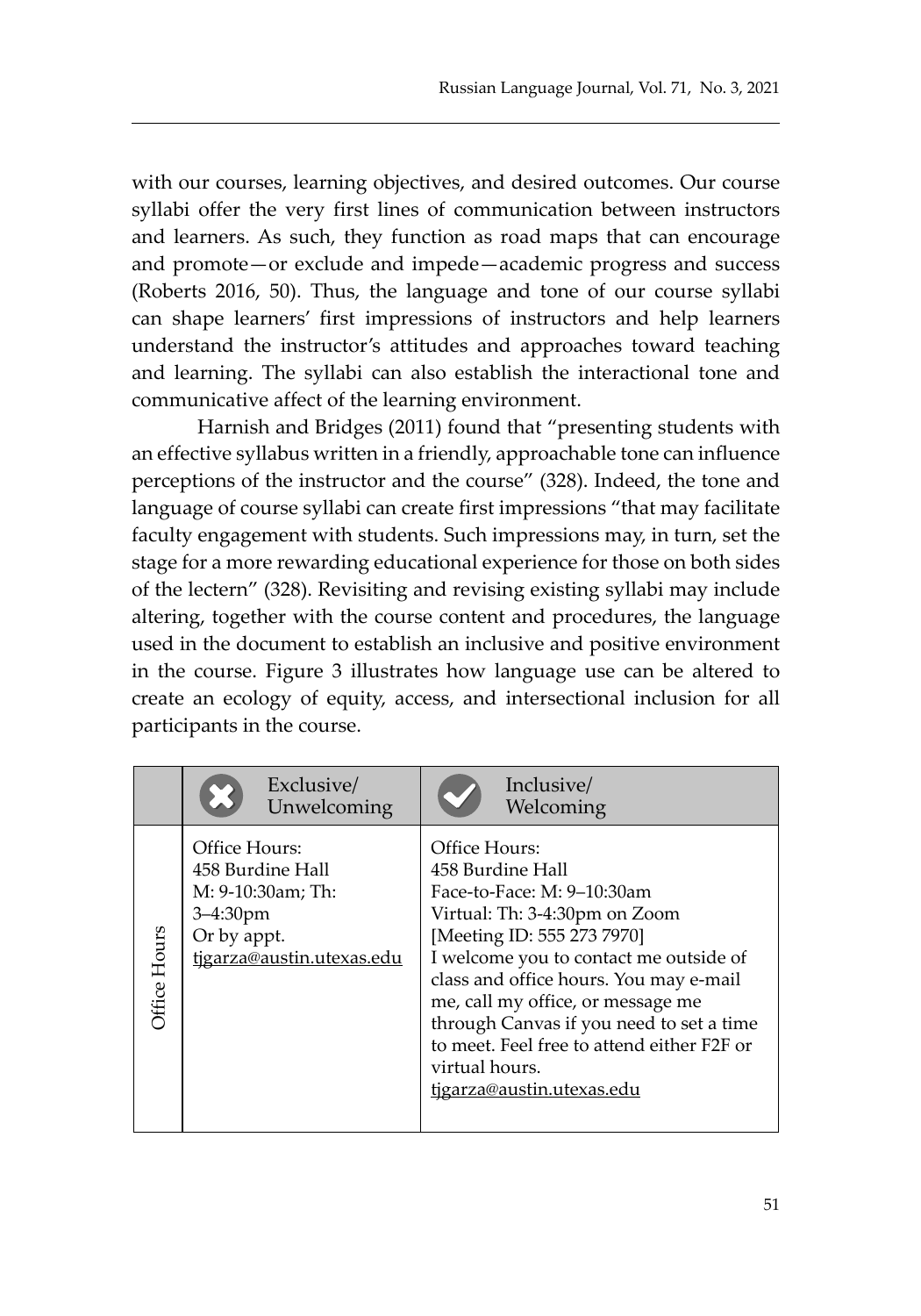| Course Goals  | This course is the second<br>semester of Intensive<br>Russian designed to bring<br>you to basic functional<br>proficiency in all skills.<br>You should be prepared to<br>spend 6 hours a week in<br>class and twice that much<br>time doing homework.<br>Students who successfully<br>complete this course<br>may continue to RUS 324<br>(Third-year Russian) and/<br>or participate in a study<br>abroad program in Russia. | Welcome to the second semester of<br>Intensive Russian! This course will help<br>you develop your ability to read, write,<br>listen, and speak in Russian in a variety<br>of situations and contexts. You will learn<br>to perform many useful tasks in Russian,<br>from making plans to go out with your<br>friends, to buying groceries for dinner,<br>or just being able to talk about your<br>favorite book. Once you complete this<br>course, you'll be ready to start Third-year<br>Russian (RUS 324), and you will have<br>enough proficiency in Russian to join one<br>of our programs abroad this summer. |
|---------------|------------------------------------------------------------------------------------------------------------------------------------------------------------------------------------------------------------------------------------------------------------------------------------------------------------------------------------------------------------------------------------------------------------------------------|--------------------------------------------------------------------------------------------------------------------------------------------------------------------------------------------------------------------------------------------------------------------------------------------------------------------------------------------------------------------------------------------------------------------------------------------------------------------------------------------------------------------------------------------------------------------------------------------------------------------|
| Attendance    | Your attendance to all<br>class and review sessions<br>is mandatory. If you must<br>miss a class, let me or<br>your TA know in advance.<br>Missing more than three<br>(3) classes will result in<br>you being dropped from<br>the course in accordance<br>with the college's<br>attendance policy.                                                                                                                           | As you know from last semester, learning<br>a language takes time and practice. Our<br>time in class together will be spent almost<br>entirely on giving you opportunities to<br>use and practice the language. Therefore,<br>you should plan to attend every class.<br>Extenuating circumstances can arise that<br>make your attendance difficult. Please<br>let me know if you cannot attend class.<br>If circumstances cause you to miss more<br>than three classes, come see me to discuss<br>your options.                                                                                                    |
| Participation | Your active participation<br>in the course is crucial<br>to your progress and<br>success in this course.<br>Your engagement in pair<br>work, group work, and<br>individual projects will<br>be used to assess your<br>participation in the course.                                                                                                                                                                           | All of us in this class — you, me, your<br>peers-share the responsibility to create<br>an environment in which we can all<br>learn from each other. I expect everyone<br>to participate actively in class so that<br>we can all benefit from the insights and<br>experiences that each of us brings to it.<br>You will have various opportunities to<br>work individually, in pairs, and in small<br>groups to demonstrate your abilities to<br>use Russian in a variety of situations and<br>receive feedback on your performance.                                                                                |

*Figure 3: Examples of syllabus language [Adapted from Hamish, et al. (2011)]*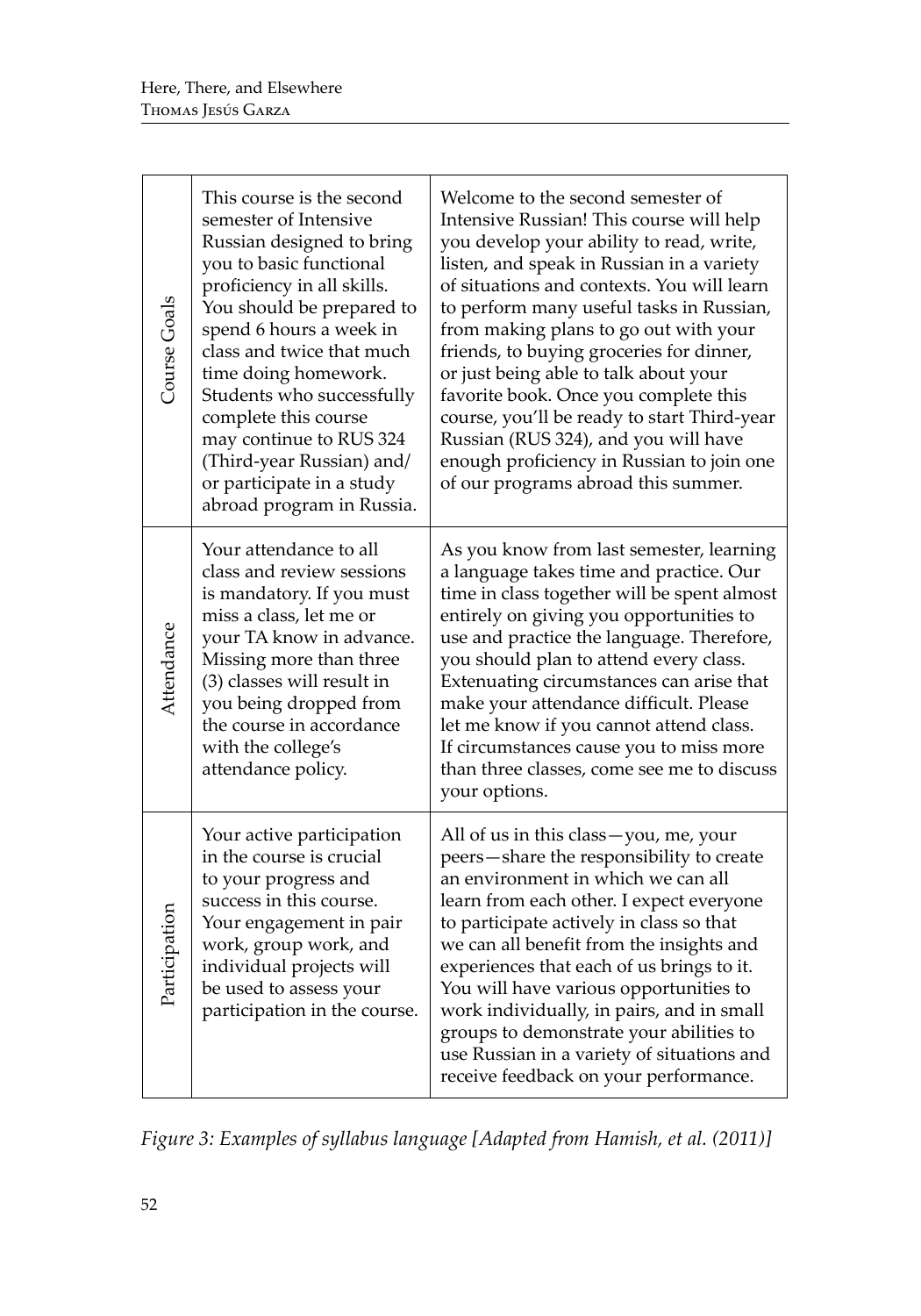An inclusive and welcoming syllabus might also include a diversity statement and a land acknowledgment statement to further establish your course as a safe and respectful space for collaboration and interaction. A course diversity statement can further set the welcoming tone and inclusive atmosphere in your class. It demonstrates your commitment to create an ecology of mutual respect, to encourage the intellectual exchange of diverse perspectives and experiences, and to value difference in your classroom. Following is an example of a diversity statement from a Boston University website on teaching writing:

> In this class, we are seriously committed to supporting diversity and inclusion among all classroom community members. We proactively strive to construct a safe and inclusive environment by respecting each other's dignity and privacy. We treat one another fairly and honor each member's experiences, beliefs, perspectives, abilities, and backgrounds, regardless of race, religion, language, immigration status, sexual orientation, gender identification, ability status, socio-economic status, national identity, or any other identity markers. Bullying, hateful ideas, violent language, belittling, racial slurs, and other disrespectful or "othering" language or behavior will not be tolerated. Our class provides a safe space for free inquiry and open exchange of ideas. Difficult social issues will be confronted, and controversial ideas will be exchanged. We recognize the power and promise of language and yet are cognizant that language might be used to exclude or hurt rather than express or inform. Therefore, though we might feel strongly about a topic, we maintain respect for each other's diversity. We act and communicate respectfully toward one another, both directly and indirectly, both inside and outside the classroom (Boston University n.d.).

Land acknowledgment statements "recognize Indigenous Peoples who are the original stewards of the lands on which we now live" ("Native Knowledge 360º" 2021). They add substantially to the creation of a collaborative, accountable, and respectful environment for both Native Peoples and non-Native people in the class. Following is a sample land acknowledgment statement from the University of Texas at Austin:

We would like to acknowledge that we are meeting on the Indigenous lands of Turtle Island, the ancestral name for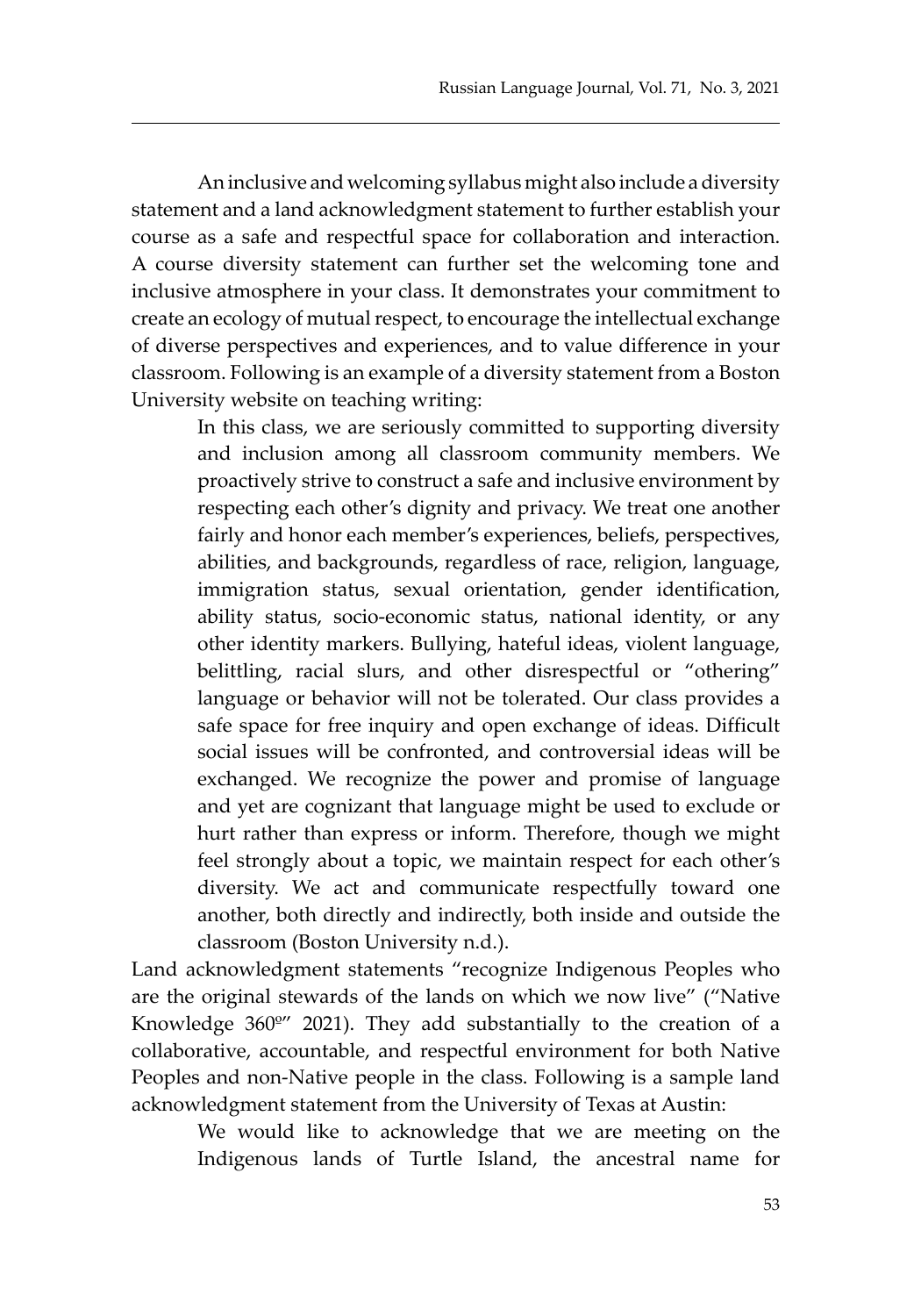what now is called North America. Moreover, (I) We would like to acknowledge the Alabama-Coushatta, Caddo, Carrizo/ Comecrudo, Coahuiltecan, Comanche, Kickapoo, Lipan Apache, Tonkawa and Ysleta Del Sur Pueblo, and all the American Indian and Indigenous Peoples and communities who have been or have become a part of these lands and territories in Texas. (University of Texas n.d.)

Taken together with the careful and thoughtful use of language in the syllabus, diversity statements and land acknowledgment statements work in concert to create the inclusive environment required for executing the kinds of activities that lead to critical inquiry and respectful discussion in a course designed to promote social justice.

# **5. Finding elsewhere**

After considering ways to make the course more diverse and inclusive, and then revising the language and messaging in our syllabi, the next step in crafting a decolonized course syllabus is to revise the content to reflect the principles of critical pedagogy. As with other steps in this process, reimagining and revising course content requires thoughtful examination of the current content and/or our assumptions about what should be conveyed in the course. In discussing this introspective process of curricular decolonization and teaching for social justice, Biermann (2011) comments in regard to Indigenous perspectives, "For non-Indigenous educators, this requires a process of learning one's own assumptions, valuing the complexity of considering a variety of knowledges, and engaging with the trail-blazing theoretical work of Indigenous scholars and thinkers as well as the complex lived realities of local Indigenous communities" (398). Reagan and Osborn (2021) call this stage "critical reflection," remarking that it "entails the questioning of moral, ethical, and other types of normative criteria related directly and indirectly to the classroom" (200).

Because we are instructors of Russian language and cultural studies, this critical introspection is especially important to our teaching, as a significant number of instructors in our field—as for all world languages taught in the United States—are themselves native or heritage speakers of the language of instruction and may find the challenges of creating an ecology of inclusivity and equity in a US classroom to be different from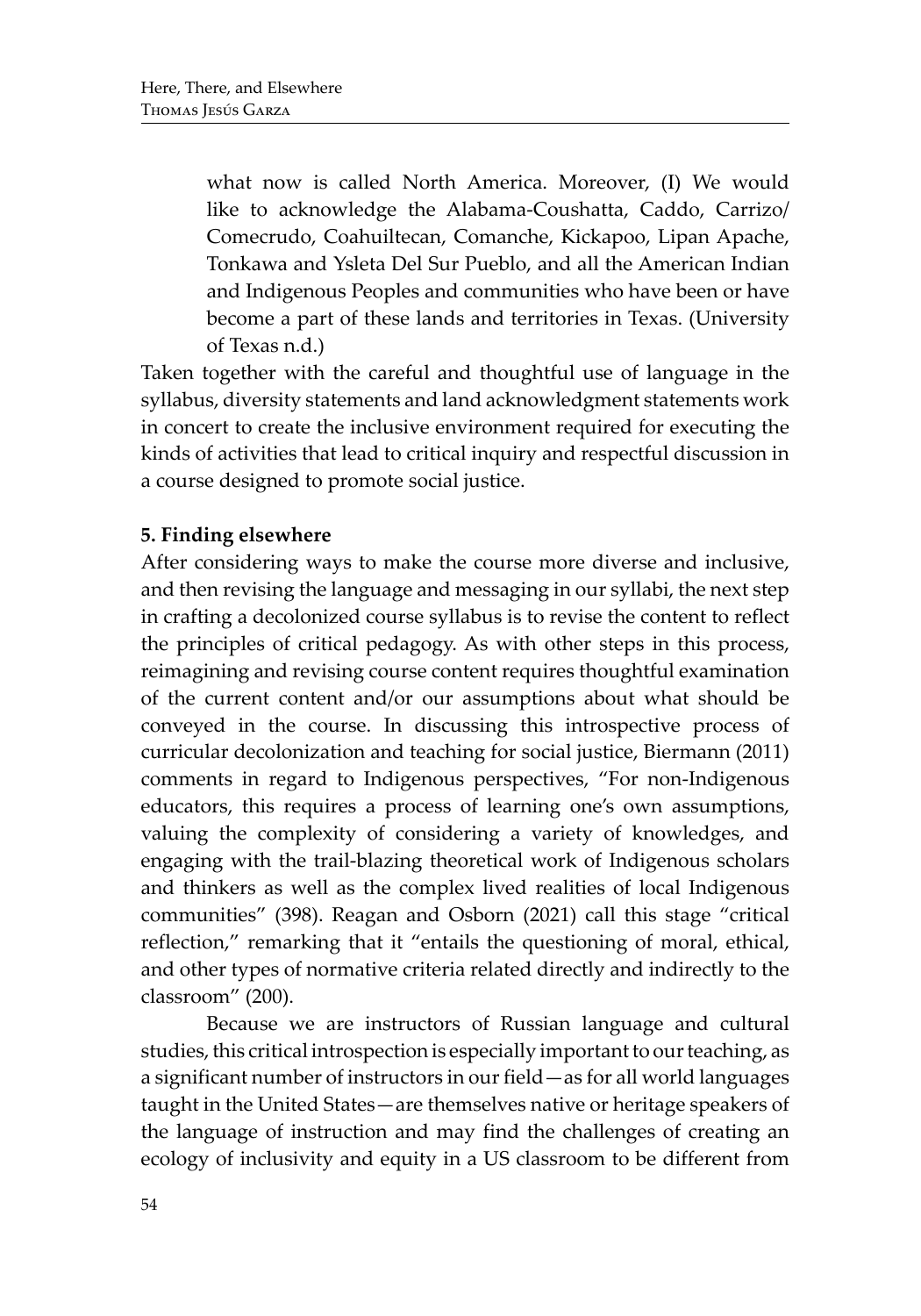accommodations made for diverse identities in their home countries. Besides differing/conflicting language usage, cultural and attitudinal differences regarding race, ethnicity, and intersectionality complicate the teaching and learning environment. "Critical reflection is, in some way, especially important for [heritage] teachers, both with respect to cultural and linguistic knowledge" (Reagan and Osborn 2021, 205).

As social justice education "focuses on ways in which social group differences of race and ethnicity, national origins, language, religion, gender, sexuality, class, disability and age interact with systems of domination and subordination to privilege or disadvantage different social group members relative to each other" (Adams and Zúñiga 2016, 96), so should our course content, methods, and material reflect equity, inclusivity, and intersectionality for all learners. The case for revising Russian language textbooks to make them more inclusive and intersectional for both the diverse demographics of their subject population (residents of the Russophone world), and for the learners using them, has already been made (Stauffer 2020; Garza 2021a). Both of these essays suggest substantively revising existing textbooks, creating new ones, or supplementing existing textbooks with materials that foster an inclusive classroom environment of engagement and shared experience for learners and instructors.

Russian language syllabi can, even in the absence of inclusive textbooks, represent courses designed with critical pedagogy and social justice in mind. Indeed, a critically informed inclusive syllabus is essential for language courses that promote social justice while addressing proficiency and intercultural competence. The reimagined course syllabus, in addition to using inclusive and welcoming language, should engage learners with materials that demonstrate the ethnic, economic, and intersectional diversity of the Russian-speaking world.

The gender-driven structure of Russian provides innumerable opportunities to engage with nonbinary identities, gender fluidity, and queerness, from grammatical endings to gendered terms for marriage and gendered terminology for many professions. Most Russian words for nonheteronormative identities are cognate and can be easily assimilated into discussions of family, self, and/or relationships. In a similar vein, common activities using the language at the Novice to Intermediate levels, such as "talking about one's family" are easily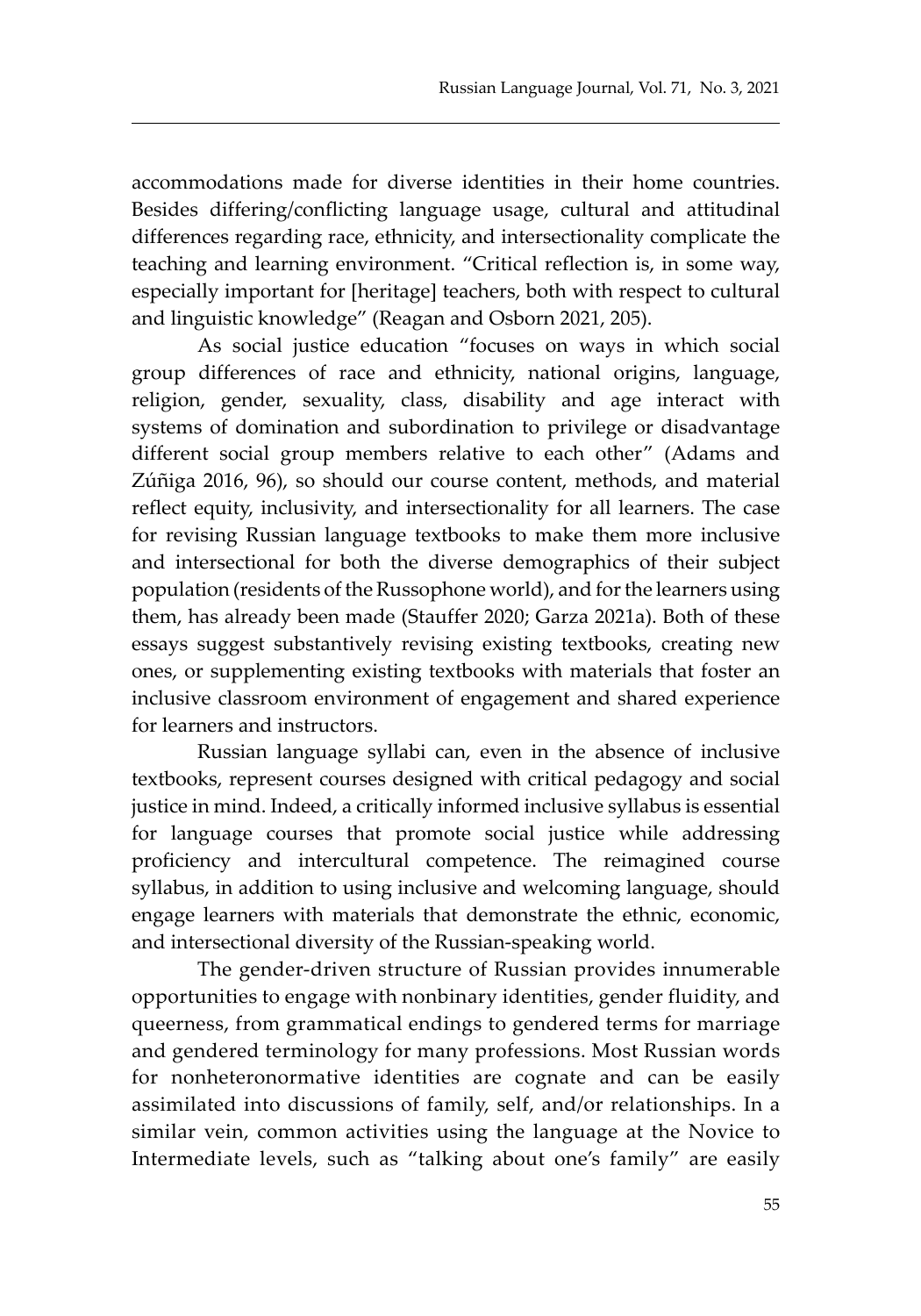broadened to include additional vocabulary to include blended families, divorced parents, same-sex parents, step-relatives, single parent homes, and so on. Conversations on the topic of nationalities can include, in addition to the identities of American or Russian, simple lexical ways of expressing hyphenated identities, such as Mexican-American, Russian-Dagestani, and so on. In the learner-centered proficiency-oriented classroom, it is not necessary for all students to master the same lexicon at the same time; in the inclusive classroom, all learners' identities and perspectives are respected. Both of these conditions can coexist in a single learning environment.

Beyond diversified and inclusive content, the Russian language syllabus can provide opportunities for engagement with the language and culture via activities that allow learners to use the language to express their identity and their positionality. Therefore, activities in the syllabus should include open-ended interactions that have no single "correct" outcome, but that instead encourage learners to use Russian to negotiate meaning and context to arrive at an outcome that is appropriate to their particular interaction. For example, Intermediatelevel learners working in pairs might be asked to interview each other about themselves. But rather than the usual *Расскажите немного о себе* 'Tell us a little about yourself' prompt, each learner is asked to find out something about the other that surprised them. This simple addition to the task provides a catalyst for empathy, understanding, and perhaps even humor. While the proficiency orientation of the task remains essentially the same, the revised prompt asks each learner to engage with the other, even briefly, more personally. At higher levels of proficiency, these interventions can become more robust and engaged directly with issues of race and equity. An Advanced-level course on debate in Russian, for example, can focus on a proposition such as *Принято решение: Россия должна сократить въезд в страну мигрантам, у которых нет места жительства, работы, или денежных средств*. 'Resolved: Russia should restrict entry into the country for migrants who have no place of residence, work, or financial resources.' Such an activity would necessarily raise issues of equity, discrimination, and race among the participants. Similarly, project-based activities are useful for encouraging learners to collaborate and find mutually acceptable solutions to conflicts or impediments. These and other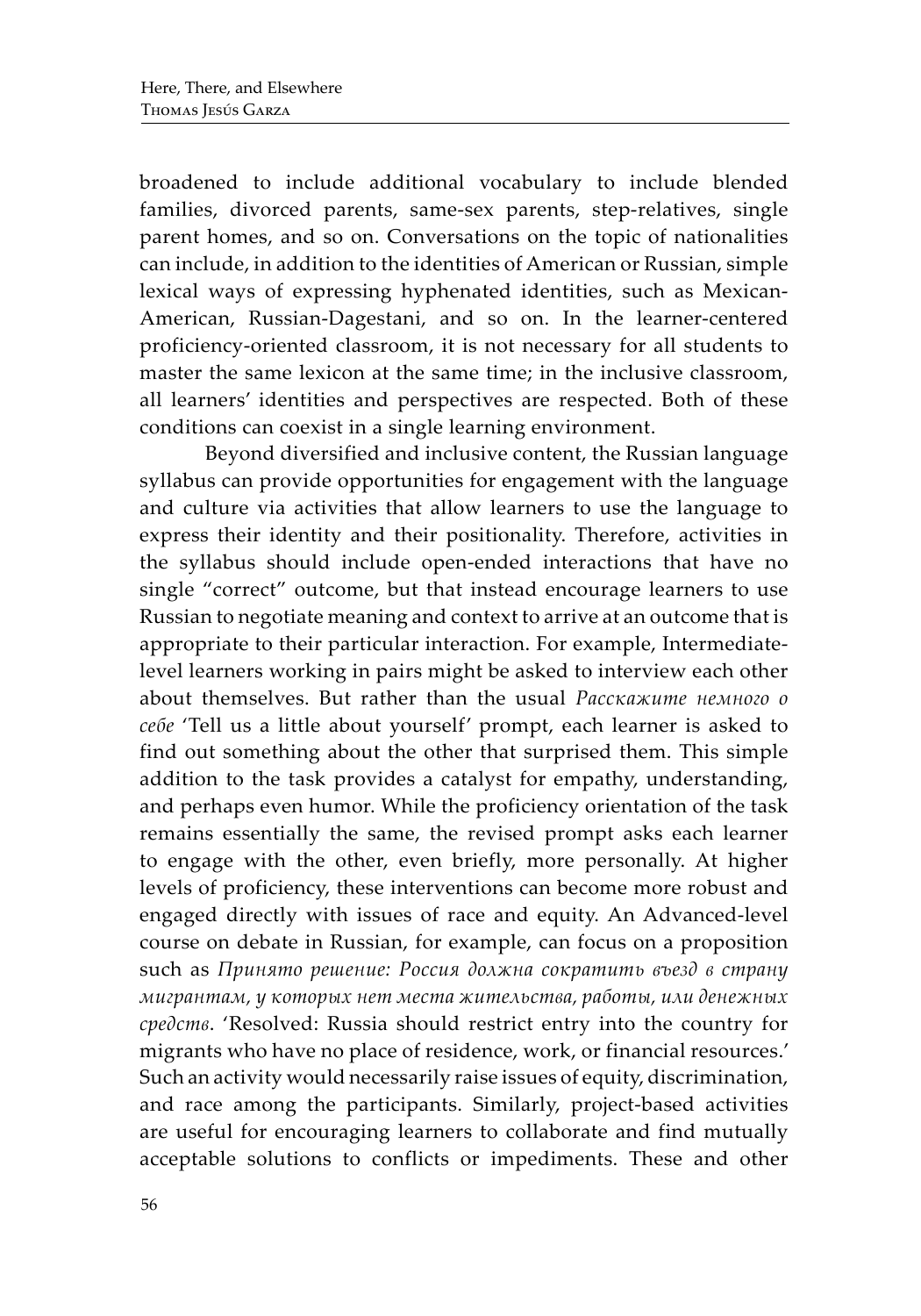process-oriented activities also work well within critical pedagogy and compliment positive proficiency outcomes.

Like those for language courses, syllabi for literary or cultural studies courses can also be recrafted to reflect equity and social justice goals. For example, an interdisciplinary course that I have taught at the University of Texas at Austin since 2004, "Chechnya 360: People, Power, and Politics," was conceived and designed to bring learners from both humanistic and social science disciplines together to examine texts and films from the 19<sup>th</sup> century to the present, and to consider how these works reflect the region both in literary/cultural and historical/political contexts. The original syllabus included English translations of the literary works by Pushkin ("The Gypsies," "Prisoner of the Caucasus"), Lermontov (*Hero of Our Times*, *Ashik Kerib,* "Ismail Bey," "Demon"), and Tolstoy (*Hadji Murad*, *The Cossacks*, "Prisoner of the Caucasus"); by 2010, the syllabus also included contemporary writers, such as Zakhar Prilepin (*The Pathologies*) and Andrei Gelasimov (*Thirst*). Films, including adaptations of the literary texts, such as Pronin's 1961 *The Cossacks*, Bodrov's *Prisoner of the Mountains*  (1996), and Freda's 1961 *The White Warrior*, and depictions of the Chechen wars and their aftermath, such as Konchalovsky's *House of Fools* from 2002, Balabanov's 2002 film *War*, Mikhalkov's *12* (2007), and Tiurin's *Thirst*  from 2013, were also included on the syllabus. The course title belied its Russocentric content and literary studies approach; indeed, the "Power" referred to in the title is a tacit acknowledgement of the Russian attempts to colonize the Northern Caucasus.

In 2019, in response to comments from learners who commented on the lack of non-Russian perspectives in a course on Chechnya, the syllabus was substantively redesigned. Texts from Chechen authors, including German Sadulaev (*I am a Chechen!*, "Why the Sky Doesn't Fall"), Apti Bisultanov ("Childhoods," "Khaibakh!"), and, for students who read French, Milana Bakheeva Terloeva (*Danser sur les ruines: Une jeunesse tchétchène*) were added. Documentary films were included to add to the diversity of perspectives on the wars in Chechnya, including *The 3 Rooms of Melancholia* (2004) by Finnish director Pirjo Honkasalo, HBO's *Welcome to Chechnya* (2020) by U.S. director David France, and, for students who understand Russian, *Vojna i mirnye* (2019) by Russian director Anna Nemzer. All three films offer intersectional perspectives on the traumatic effects of war and the persecution of minorities in the region.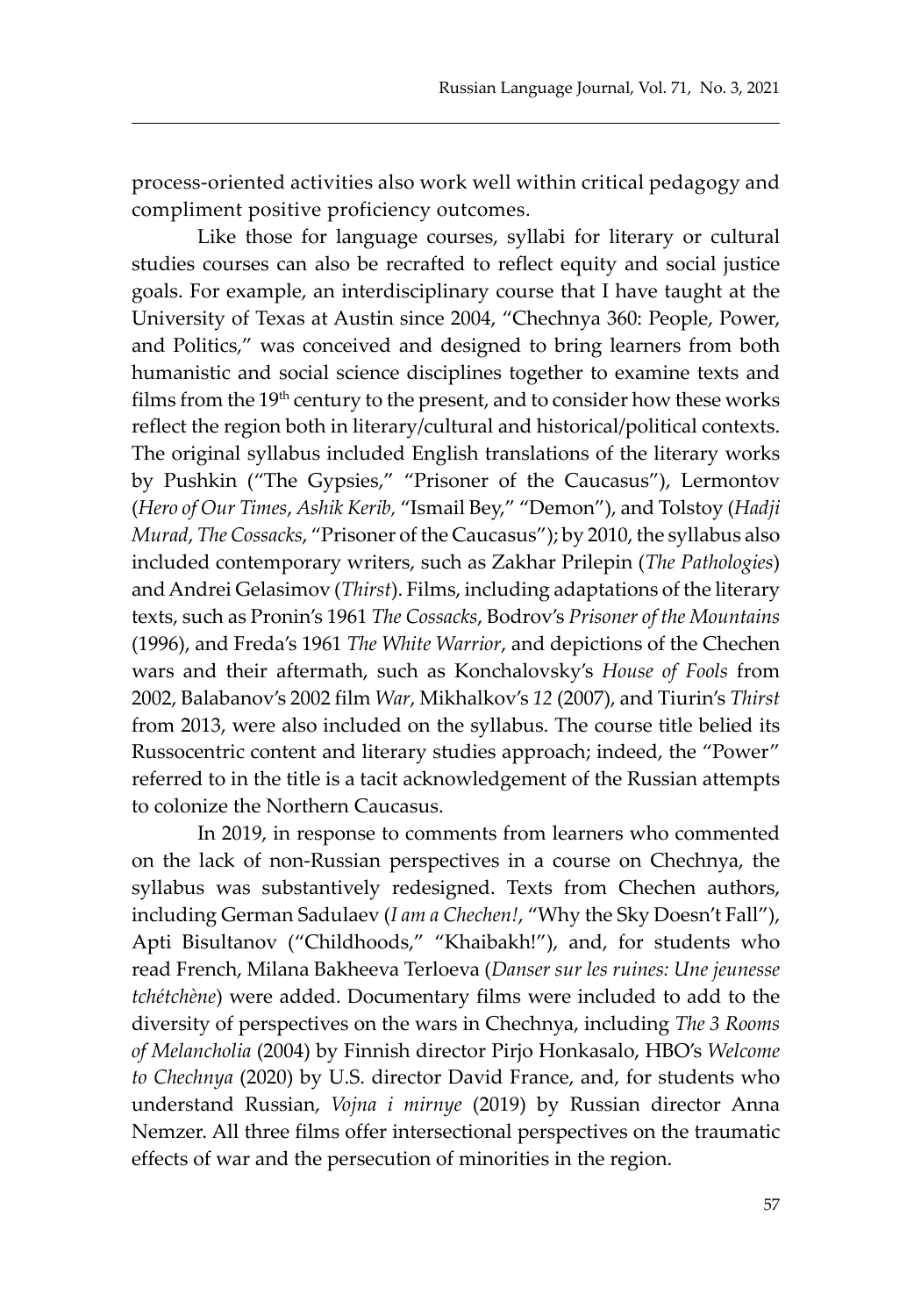After the syllabus was refashioned in 2019 to include more Chechen writers and diverse filmmakers, as well as new assignments asking learners to consider the positionality of artists who work in an active warzone, the course "moved significantly away from being a 'Chechnya through Russian Eyes' course to a project-based, learnercentered course on 'Understanding Trauma and Occupation in Chechnya'" (Garza 2021b, 579). This most recent iteration of the course strives to move the course from "and" to "elsewhere": not simply a consideration of Russian and Chechen perspectives, but rather an engagement of the learner's critical perspectives on how narratives of war are created and depicted depending on the storyteller's position relative to the conflict. In the end, learners in the course produced final group projects that focused on Chechens' personal stories of war and trauma based on one of the texts—literary or filmic—from the syllabus. Each group created a media project, using contemporary images, sound, and/or film, that they felt best told the story of the character(s) they had chosen. These final projects, each successfully depicting the group's understanding of "elsewhere," were posted on the course Canvas site and opened for viewing and comments on the blog feature of the site.

The previous examples take advantage of the extensive use of audio and video media often employed in both Russian language and Russian literary/cultural studies courses. Because syllabi for such courses often contain information about and activities based on films and other recorded media, instructors should consider these resources as part of the overall course ecology of equity they seek to create. As with literary or journalistic texts, media and media messages are "constructed" representations of reality that include social, political, and aesthetic contexts often financed by corporations or other sources that control content (Osborn 2006, 92). Learners engaging with audiovisual media must, with mediation from the instructor, develop skills to deconstruct textual, as well as visual, features of these materials. For language and cultural studies courses, these analytic skills address the goals of both critical pedagogy and language proficiency. Learners responding to questions designed to elicit their critical perspectives on a given visual text are simultaneously performing proficiency-oriented and standardsbased tasks.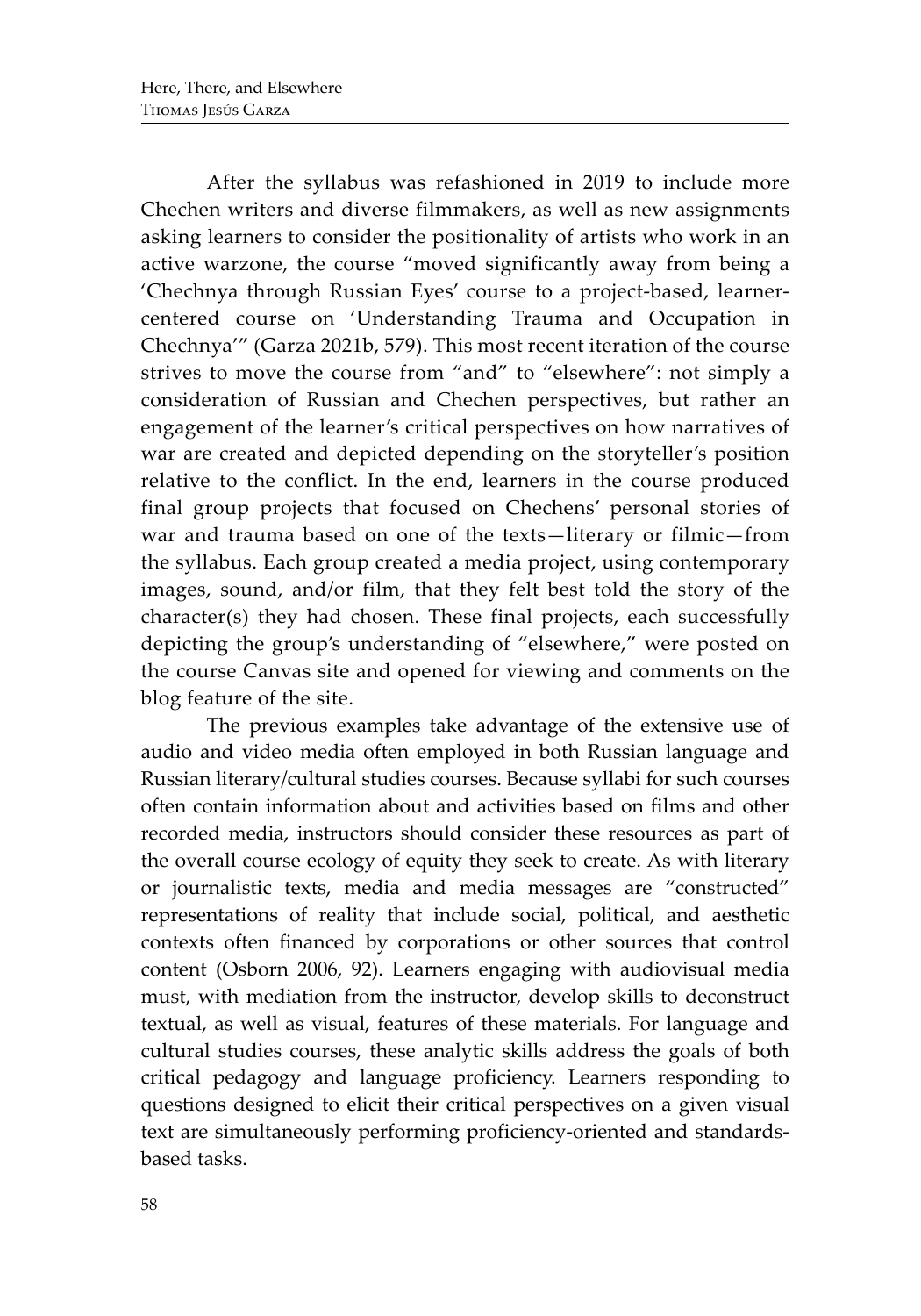Consider the following sample questions adapted from Osborn (2006, 93):

- (1) What situation model(s) do viewers bring to the video's images/ text?
- (2) What is the world-in-the-video? Who are the people-in-the-video?
- (3) What do you perceive to be the purpose in the video?
- (4) How is that purpose conveyed in (a) language (spoken and gestural), (b) values and principles, (c) sociopolitical relationships, and (d) cause-and-effect relationships?

Learners, especially in pairs or small group settings, grappling with questions such as these are able to attend to the critical content of the queries and, if the video is part of a language course, to the linguocultural material, as well. The second iteration of my course on Chechnya, for example, asked learners in each group, as part of the write-up for their media projects, to address the previously listed questions in relation to the filmic works that they had chosen. Properly employed in the context of critical inquiry, audiovisual media can serve as powerful stimuli for the expression of diverse opinions and perspectives.

#### **6. Conclusion: No justice, no teach**

As suggested in the introduction, "decolonizing the Russian syllabus" begins, but does not end, with mentioning Pushkin's African heritage in a nineteenth-century Russian literature course. Decolonizing the syllabus requires a thorough reexamination of the entire course: content, methods of instruction, and even the language used in it; it involves a serious selfstudy and assessment of the commitment to reimagine these courses some of which have been taught for years from the same syllabus—to address equity and social justice; and it demands that we broaden our own perspectives on our region, subject area, and the learners we engage to create environments for critical inquiry and self-expression. Decolonizing the syllabus acknowledges that the current state of racial, ethnic, and intersectional inequalities in educational institutions is unacceptable to us as educators, as global citizens, and as human beings. Ending the systemic racism and prejudice in US higher education is crucial to addressing intersectional equity and diversity. As Ash et al. (2020) remind us, "Only the intentional, albeit painful, steps toward power-sharing at the highest levels of higher education will lead to meaningful change that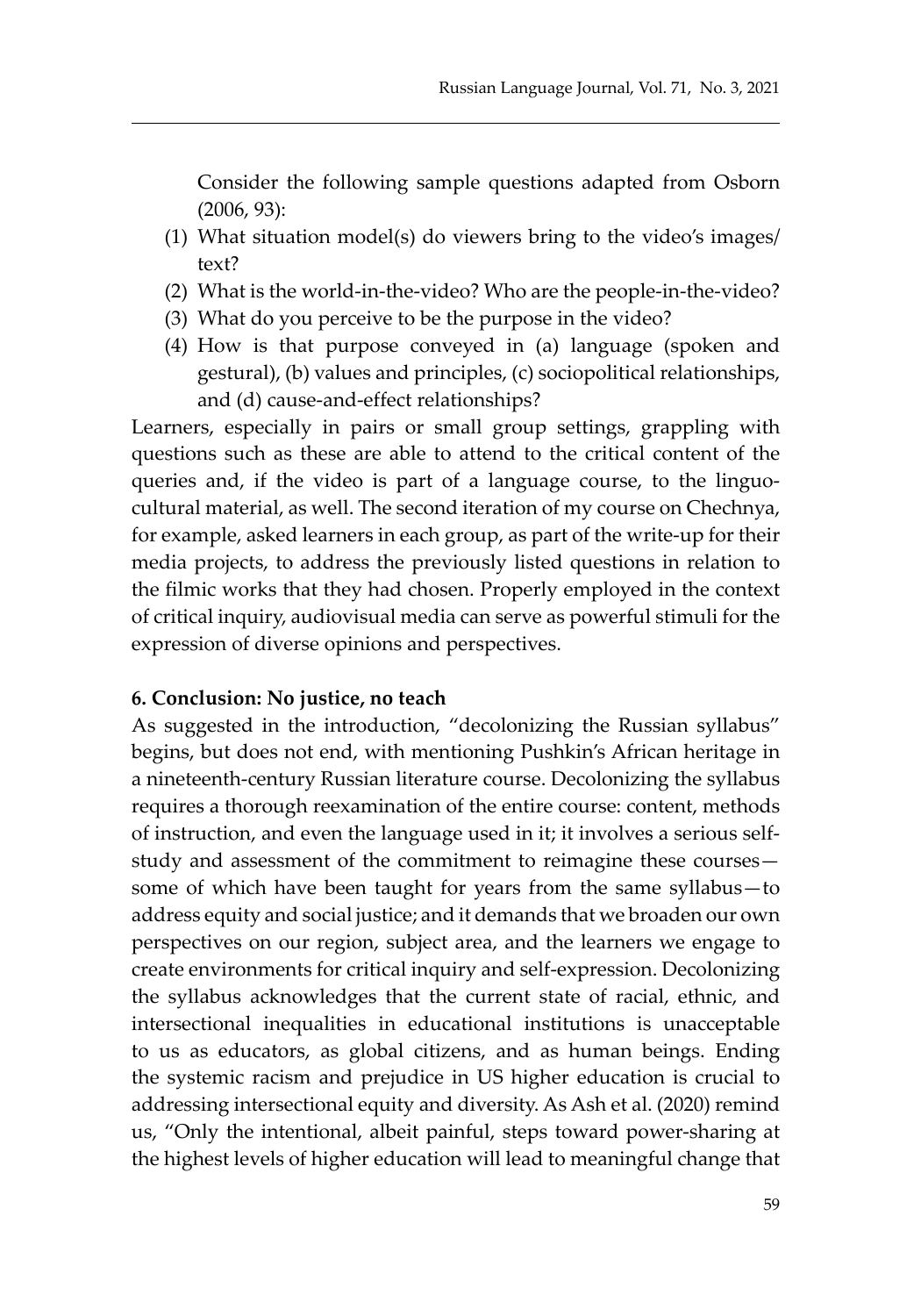values, affirms, and empowers historically marginalized people in higher education" (24). But change must begin somewhere, and where better than with our courses and the humble syllabus. By insisting on equitable, inclusive, and intersectional world language and culture instruction, educators can disrupt the discriminatory and disenfranchising practices that occur, often implicitly, in our classrooms.

New phases of "dog whistle racism" (Hanley-López 2014) evoking cancel culture and instigating Jim Crow 2.0 voter suppression laws offer proof that claims of 21<sup>st</sup> century colorblindness and a "post-racial America" are overstated. In a cautionary rhetorical question, Ledesma and Calderón (2015) ask, "After all, how do we call out racism when others deny that racism continues to matter" (219)? Let the reimagining of our syllabi and courses be a start to addressing the unjust and discriminatory practices within education. Our Russian language and culture classrooms should and must be safe and welcoming spaces for all learners. Decolonizing our syllabi to make them inclusive and intersectional is an integral part of our commitment and obligation to educate the current and future generations of diverse and resilient learners.

## **References**

- Adams, Maurianne and Ximena Zúñiga. 2016. "Getting Started: Core Concepts for Social Justice Education." In *Teaching for Diversity and Social Justice,* 3rd ed, edited by Maurianne Adams and Lee Anne Bell. 95-130. New York: Routledge.
- Ahmed, S. 2000. *Strange Encounters: Embodied Others in Postcoloniality*. New York: Routledge.
- Appleton, Nayantara Sheoran. 2019. "Do Not 'Decolonize'. . . If You Are Not Decolonizing: Progressive Language and Planning Beyond a Hollow Academic Rebranding." Critical Ethnic Studies (blog), February 4, 2019. http://www.criticalethnicstudiesjournal.org/ blog/2019/1/21/do-not-decolonize-if-you-are-not-decolonizingalternate-language-to-navigate-desires-for-progressive-academia- $6y5sg.$
- Ash, Allison N., Redgina Hill, Stephen Risdon, and Alexander Jun. 2020. "Anti-Racism in Higher Education: A Model for Change." *Race and Pedagogy Journal* 4, no. 3. https://soundideas.pugetsound.edu/rpj/  $vol4/iss3/2$ .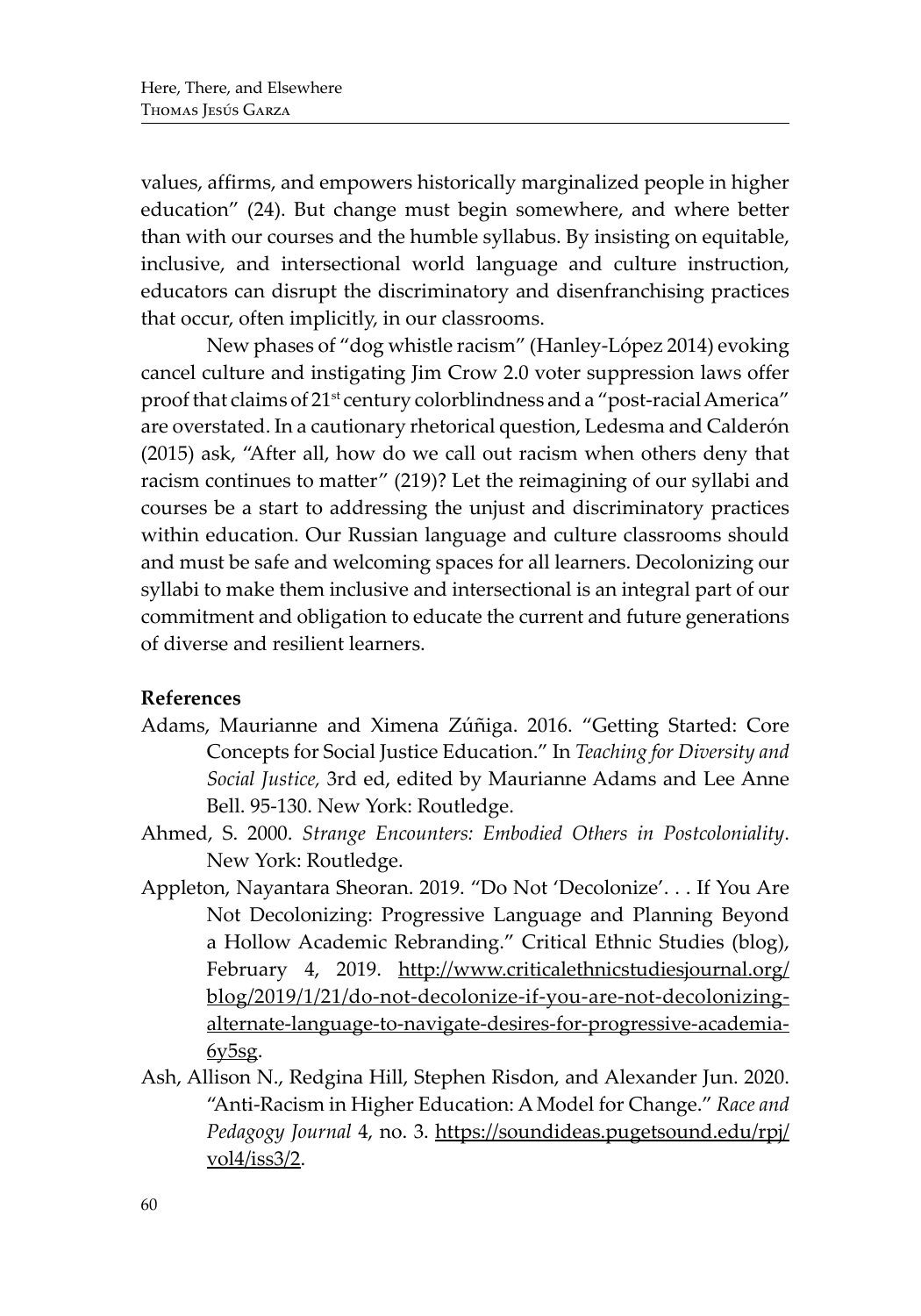- Bassin, Mark. 2004. *Imperial Visions: Nationalist Imagination and Geographical Expansion in the Russian Far East, 1840*–*1865*. Cambridge: Cambridge University Press.
- Biermann, Soenke. 2011. "Knowledge, Power, and Decolonization: Implication for Non-Indigenous Scholars, Researchers and Educators." In *Indigenous Philosophies and Critical Education: A Reader*, edited by George J. Sefa Dei. 386–98. New York: Peter Lang AG.
- Boston University. n.d. "Teaching Writing." https://www.bu.edu/ teaching-writing/.
- Crenshaw, K. 1989. *Demarginalizing the Intersection of Race and Sex: A Black Feminist Critique of Antidiscrimination Doctrine, Feminist Theory, and Antiracist Politics.* Chicago: University of Chicago Legal Forum.
- Damrosch, David and Gayatri Chakravorty Spivak. 2011. "Comparative Literature/World Literature: A Discussion with Gayatri Chakravorty Spivak and David Damrosch." *Comparative Literature Studies* 48, no. 4: 455–85.
- Da Silva, Denise Ferreira. 2007. *Toward a Global Idea of Race*. Minneapolis: University of Minnesota Press.
- Dowd, Alicia C. and Estela Mara Bensimon. 2015. *Engaging the "Race Question" Accountability and Equity in US Higher Education.* New York: Teachers College Press.
- Freire, Paolo. 1998. *Pedagogy of the Oppressed*. New York: Continuum.
- Garza, Thomas Jesús. 2021a. "Raise Your Hand: Online Language and Culture Instruction, Inclusivity, and Critical Pedagogy." *Russian Language Journal* 71, no. 2: 289-304.
- Garza, Thomas Jesús. 2021b. "Changing Course(s): On Race, Intersectionality, and The Syllabus." *Slavic and East European Journal* 64, no. 4 (Winter): 578–80.
- Garza, Thomas Jesús, Peter Merrill and Jane Shuffelton. 2020. *World Readiness Standard for Learning Russian*. World Readiness Standards Task Force and American Council for the Teaching of Foreign Languages. Yonkers, NY: ACTFL. https://www.actfl.org/ resources/world-readiness-standards-learning-languages.
- Grande, Sandy. 2004. *Red Pedagogy: Native American Social and Political Thought*. Lanham, Md: Rowman & Littlefield.
- Hanley-López, Ian. 2014. *Dog Whistle Politics: How Coded Racial Appeals*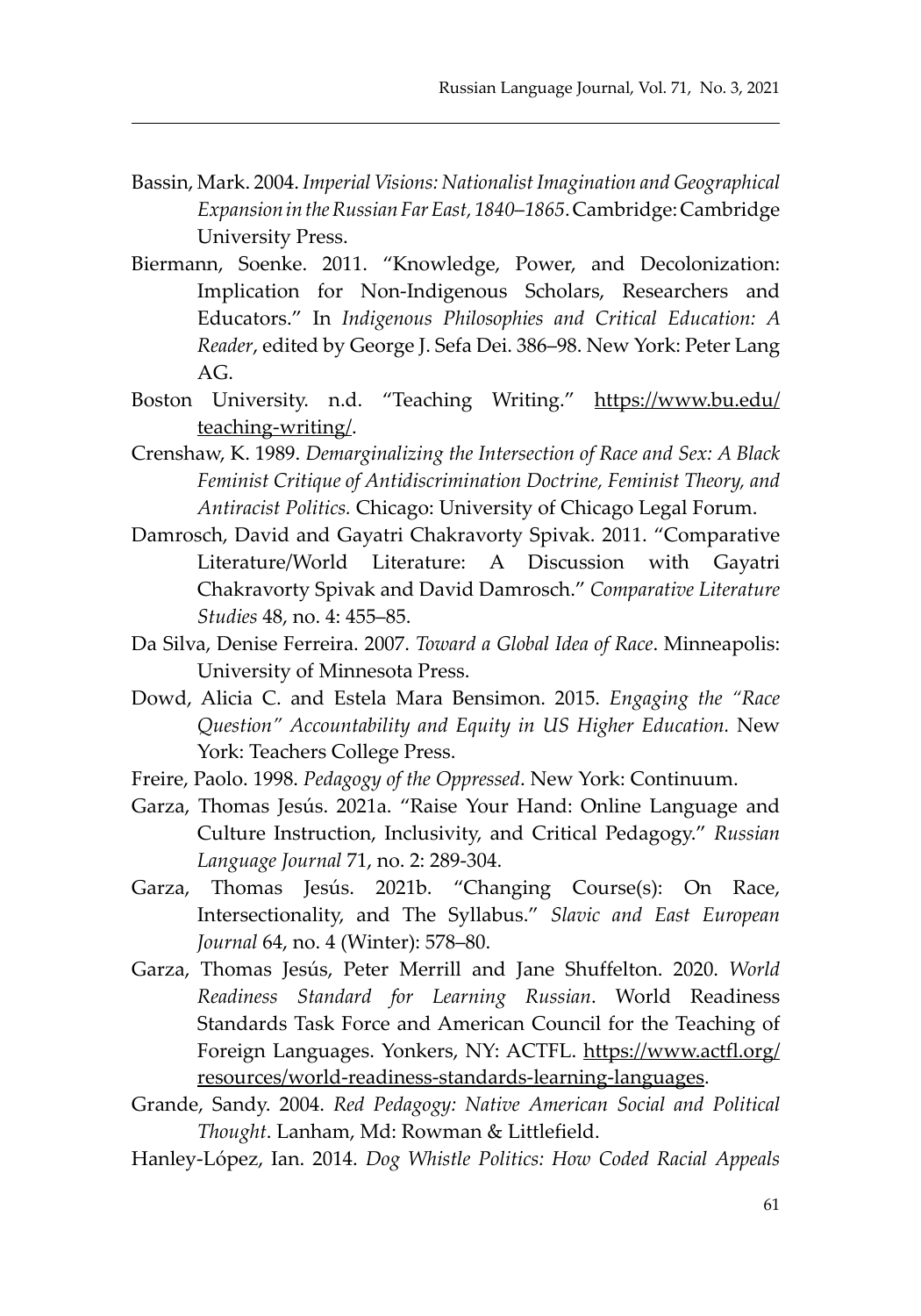*Have Reinvented Racism and Wrecked the Middle Class*. New York: Oxford University Press.

- Harnish, Richard J. and Robert K. Bridges. 2011. "Effect of Syllabus Tone: Students' Perceptions of Instructor and Course." *Social Psychology of Education: An International Journal* 14, no. 3 (September): 319–30.
- Hussar, Bill, Jijun Zhang, Sarah Hein, Ke Wang, Ashley Roberts, Jiashan Cui, Mary Smith, Farrah Bullock Mann, Amy Barmer, and Rita Dilig. 2020. *The Condition of Education 2020* (NCES 2020-144). US Department of Education. Washington, DC: National Center for Education Statistics. https://nces.ed.gov/pubsearch/pubsinfo. asp?pubid=2020144.
- Ledesma, María C. and Calderón, Dolores. (2015). "Critical Race Theory in Education: A Review of Past Literature and a Look to the Future." *Qualitative Inquiry* 2, no. 3: 206–22.
- Ledesma, María C., & Fránquiz, María E. (2015). "Introduction: Reflections on Latinas/os, Affirmative Action, and Education." *Association of Mexican American Educators Journal* 9, no. 1: 6–12.
- Macedo, Donaldo, ed. 2019. *Decolonizing Foreign Language Education: The Misteaching of English and Other Colonial Languages*. New York: Routledge.
- The National Standards Collaborative Board. 2015. *World-Readiness Standards for Learning Languages*. 4th ed. Alexandria, VA: Author.
- National Standards in Foreign Language Education Project. 1996. *Standards for Foreign Language Learning: Preparing for the 21st Century.* Lawrence, KS: Allen Press.
- "Native Knowledge 360º." 2021. National Museum of the American Indian. Smithsonian Institution. https://americanindian.si.edu/ nk360/informational/land-acknowledgement.
- Osborn, Terry A. 2006. *Teaching Worlds Languages for Social Justice: A Sourcebook of Principles and Practices*. Mahwah, NJ: Lawrence Erlbaum Associates.
- Reagan, Timothy G. and Terry A. Osborn. 2021. *World Language Education as Critical Pedagogy: The Promise of Social Justice*. London: Routledge.
- Roberts, Maxine T. 2016. *The Syllabus: A Tool That Shapes Students' Academic Experience*. Center for Urban Education. Los Angeles: University of Southern California.
- Stauffer, Rachel. 2020. "Addressing the Representation of Diversity in Russian Language Textbooks." In *The Art of Teaching Russian*.